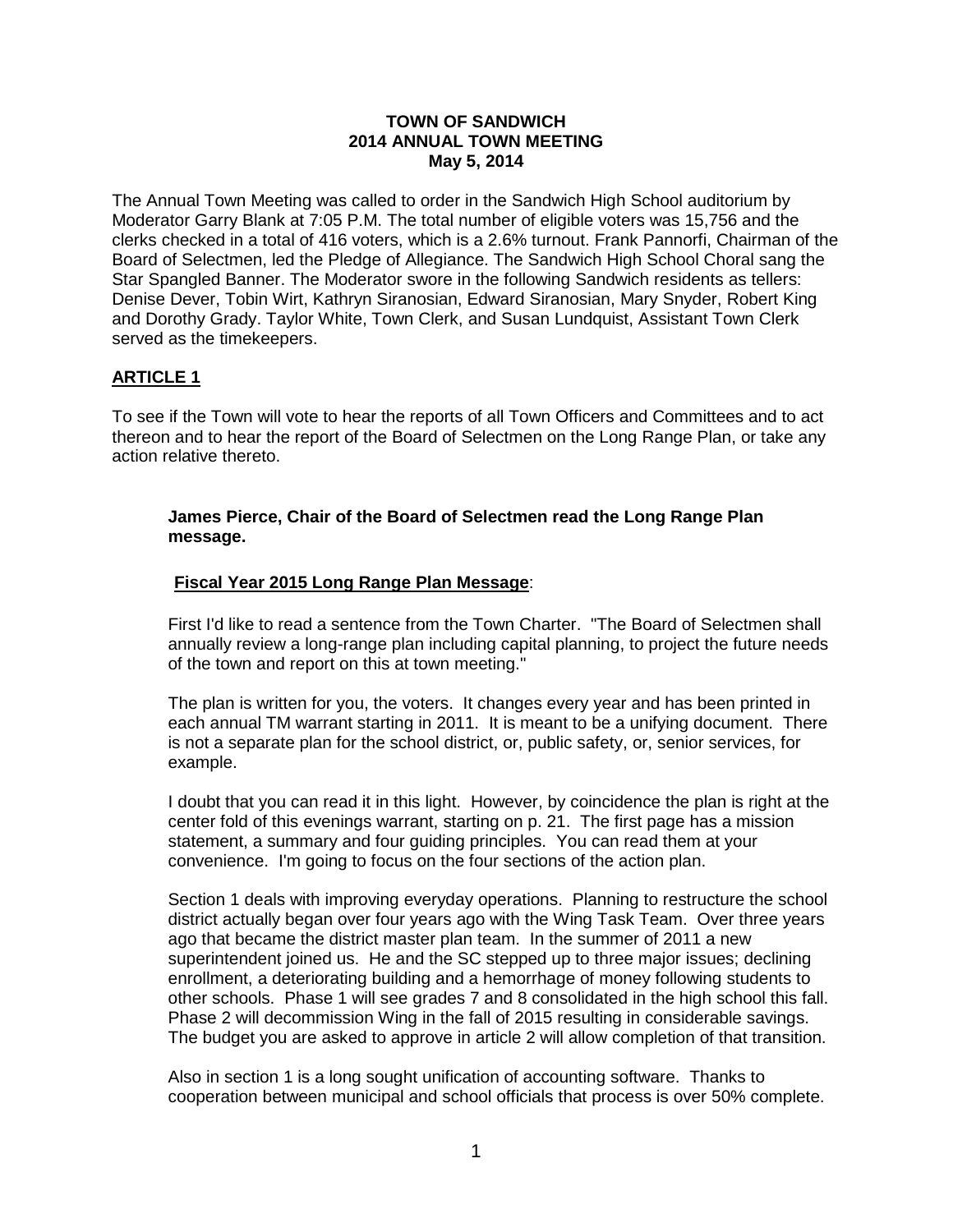It will reach 80% when the school payroll adopts it on July 1, 2014 and 100% when assessing switches in 2015.

Pay-As-You-Throw is also in section 1. Four years ago solid waste disposal was subsidized with about \$750K from the general fund. In article 2 this evening that figure is reduced to \$250K. There is not a one-to-one correlation, but, those savings are in large part why no operational override was required in article 2. I'll leave you to read the rest of section one.

Section 2 deals with capital planning. For two years we carried an item "Adopt a capital plan." Last spring we did that. The capital plan is available on the town web site. On page 7 there is a list. First is public safety, personnel and infrastructure. Last spring you said no to a proposal which was deemed too costly, removed coverage from the village and only had a single substation north of route 6. The plan calls on the BoS to bring an alternate proposal to TM in May 2015.

Second is road repairs. Article 7 this evening asks you to approve the first of five installments of \$1.3M to address that problem.

Next is water resource management. I'll talk about that in section 3. Fourth is beach erosion. Article 15 asks you to approve using \$1M from the community preservation account to address that. We are not, I repeat not, trying to beat global warming. We are trying to use human ingenuity to address the unintended consequences of a human project, The Canal. Much has been made of the statement that the fix will only last 7-10 years. What has been missed is that, although the sand won't stay where we put it, it won't evaporate either. It will renourish beaches east of Town Neck for a century. The plan also calls for periodic placement of canal dredgings on our beaches which will feed sediment flow indefinitely.

After the big four priorities is a group of five dealing with optimal use of existing facilities. Step one is exit Wing. Step two is figure out how we can reuse the space. One only has to go to Mashpee Town Hall to see what can be done with a retired school building. We won't know until we ask the right question how this will impact seniors, library and municipal offices. Article 5 includes funding a professional assessment of Wing and what options exist for the future of the building and site.

Section 3 is economic development. The water resource project produced an interim proposal. It called on us to adopt sewer regulations. The Selectmen did that and serve as sewer commissioners. Last fall you gave us the authority to issue licenses under those regulations. In recent TM's you approved designating land for construction of a wastewater treatment facility and for discharge of treated effluent. You also approved zoning changes designed to facilitate mixed use development. Last Wednesday marked the first CCC hearing on adopting Chapter H in our industrial park. All of this has been incorporated in the new Request for Proposals issued two weeks ago. Also, the budget in article 2 includes a modest amount to increase internal resources for ED. The idea is to move from unpaid volunteers to internal resources for ED.

Last, but far from least, section 4 is community preservation and lifestyle. The bubbler project will be completed this month. Work on the Deacon Eldred House roof has been done. In article 14 you are asked to approve use of \$1.3M of CPA funds for lighting, seating and drainage at the DeConto Veterans Memorial Stadium. A survey is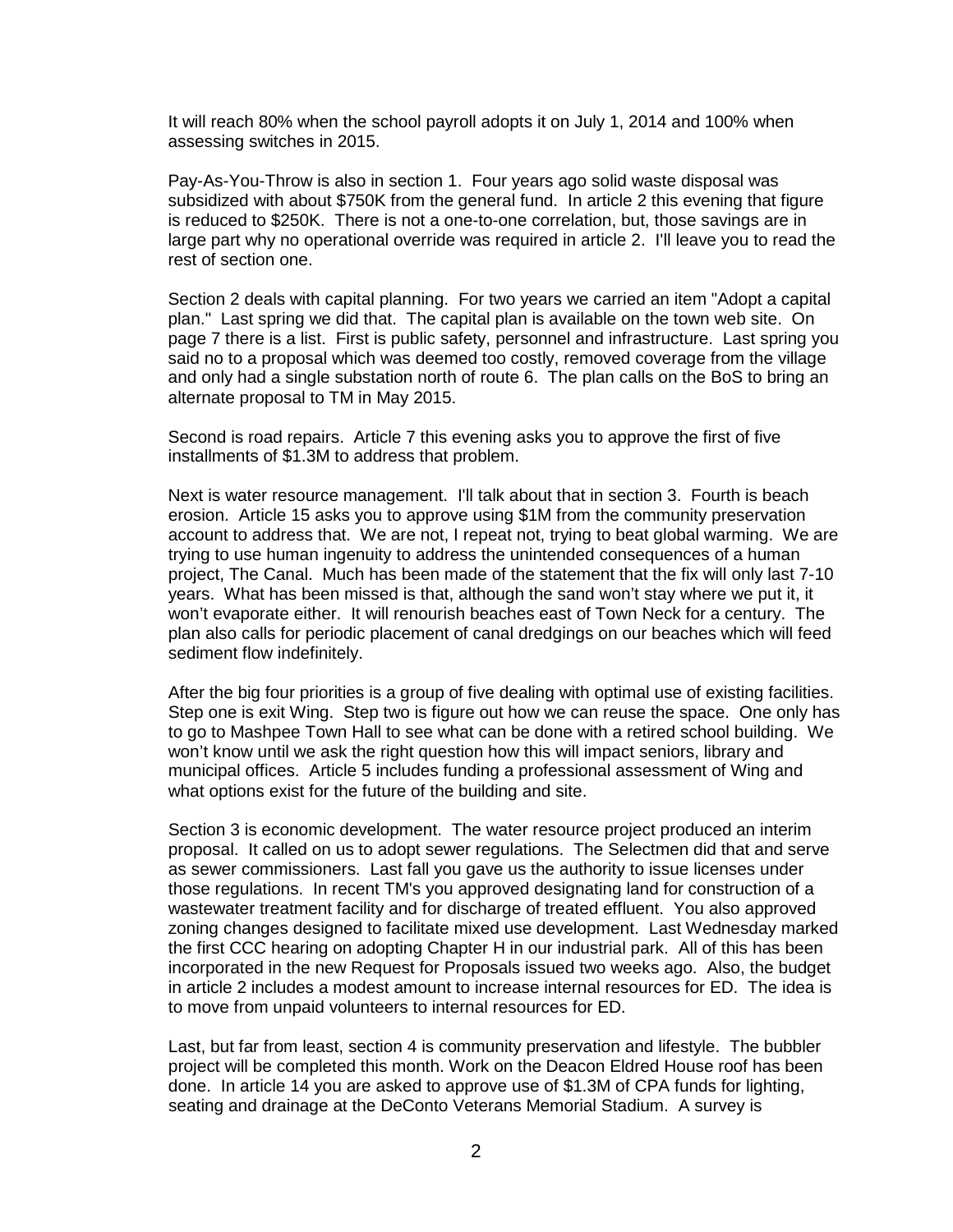circulating seeking public input regarding additional athletic facility needs. A state grant paid to complete four miles of sidewalks along QMHR through our population center which connects our three future schools, several churches and a major shopping hub.

In summary, there is a plan. It's available to every voter in an easy to read format. And, it leads to some specific warrant articles you are being asked to approve this evening. The planning process will lead to articles at future TM's.

## **The Moderator declared the message accepted.**

# **ARTICLE 2**

To see if the Town will vote to hear the report of the Finance Committee and to see if the Town will vote to raise and appropriate or transfer from available funds the sum of \$66,854,242.00, or any other amount, to defray Town expenses for the Fiscal Year July 1, 2014 to June 30, 2015 as itemized below in the third column entitled FY'15 Recommendation, or take any action relative thereto.

**Ellen Yaffe, Chair of the Finance Committee read the budget message.**

# **Fiscal Year 2015 Finance Committee Budget Message**:

In accordance with Section 7.2.b of the Town Charter, the Finance Committee hereby presents its Fiscal Year 2015 budget message to Town Meeting and to the taxpayers and residents of Sandwich.

The budget being presented this evening is based on sound assumptions regarding our anticipated revenues and expenses for FY'15. As the Town Manager will explain in his budget presentation, it is always difficult to estimate State aid and assessments because these amounts are not finalized until well after tonight's a vote on the budget. Nevertheless, the Finance Committee believes the assumptions relied upon in preparation of this budget with respect to State aid are reasonable, with the only real concern being the Tuition Assessment line item for our students attending other public education options outside of Sandwich. As will be highlighted shortly, this figure has grown substantially over the last eight years to the extent that this assessment alone is almost \$1.0 million greater than all of the Town's discretionary aid. In the event that State aid and assessment figures change substantially from our current projections, we will have to come back to a future Special Town Meeting to make the proper adjustments to balance the FY'15 budget.

It is important to keep in mind that in comparison to other communities, we budget extremely close to our allowed limits and have very little leeway if assumptions change during the fiscal year. This is particularly true for FY'15. One of our concerns this year has been how to support the implementation of the School Department's STEM effort, which includes relocating all  $7<sup>th</sup>$  and  $8<sup>th</sup>$  grades to Sandwich High School, within the funds available and to avoid an override request. After lengthy discussions and deliberations, the Finance Committee voted to support the School Budget and associated increased costs with the caveat that next year's school budget presented by the School Committee to the Board of Selectmen and the Finance Committee must show significant reductions.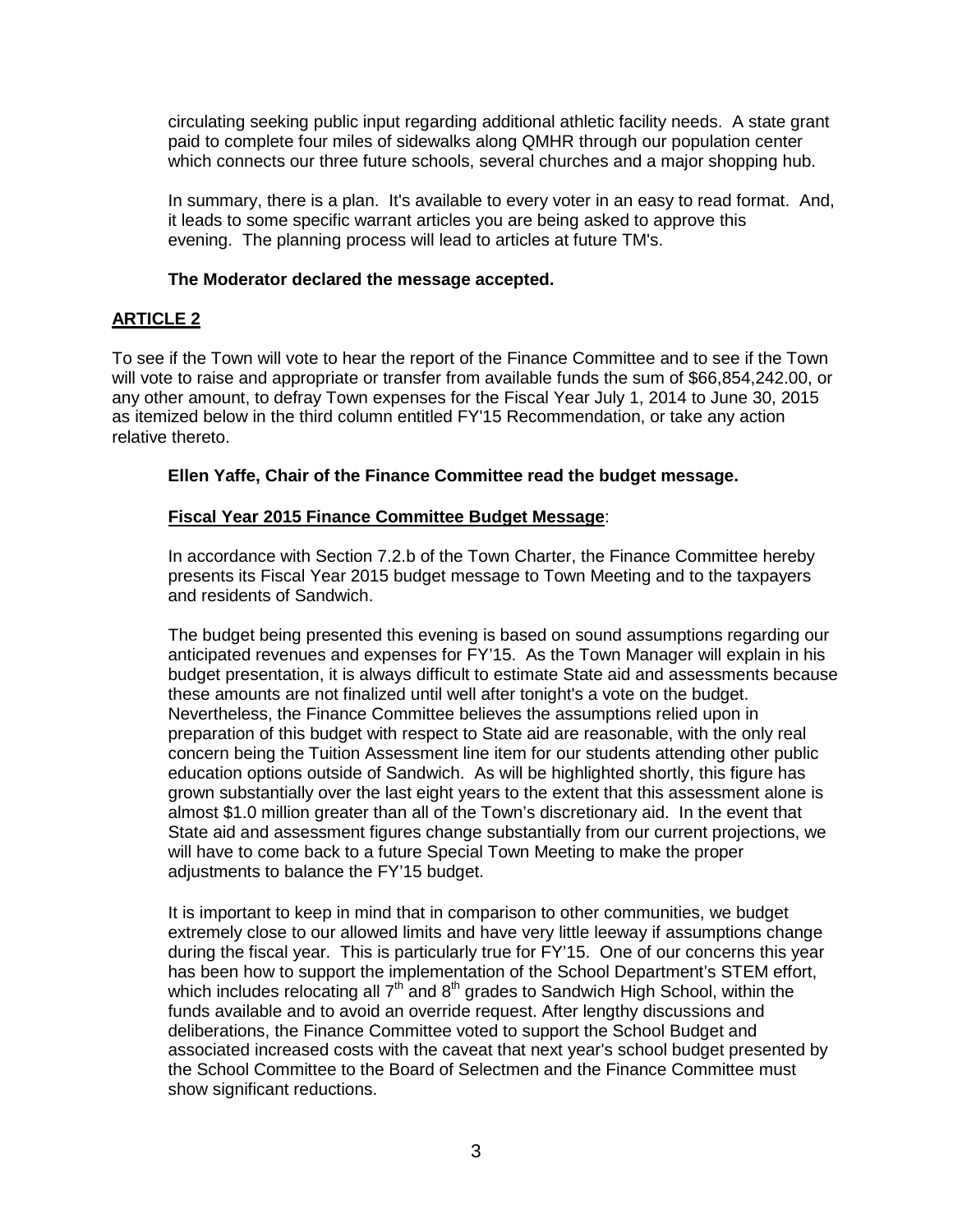This is a risk but we have made a decision to take this risk because we believe the School Department will be able to make significant budget reductions in FY'16 from the amount they would typically be seeking by fully implementing the STEM initiative and closing the Henry T. Wing School in the 2015 – 2016 school year. Enrollments have declined too significantly over the past 12 years to avoid this decision. For example, Sandwich High School, which is designed for 1,450 students, has less than 800 students enrolled this school year. In 2002, Sandwich had a total enrollment of 4,212 students and this year we have 3,018 – a 28 per cent decrease.

In order to implement the School Department's priorities, the Board of Selectmen and Finance Committee support a 3.78 per cent increase in the School budget and a General Government increase of 2.50 per cent. It is clear to the Committee that in future years there needs to be a significant budgetary shift to migrate funding from school operations to municipal operations. Town staffing and funding levels are far below similar communities and we believe municipal operations need to catch up to the growth Sandwich experienced during the last 30 years. The Town was able to make some small staffing improvements with the 2.50 per cent budget increase we have recommended, but it is clear to the Committee that additional personnel needs have to be addressed in future years.

In balancing the FY'15 budget, we were very fortunate that our appropriations to some key budget line items increased very little or even decreased. For example, Group Health Insurance increased by just 0.86 per cent, our County Retirement Assessment increased by 0.34 per cent, our Property & Liability Insurance decreased by 6.25 per cent, and our assessment to the Upper Cape Cod Regional Technical School decreased by 8.51 per cent. Without these favorable figures and the General Government's diligence in containing its request to a 2.50 per cent increase, we would not have been able to fund the additional requests of the School Department.

In addition to the budget amounts being voted in Article 2, the Committee fully supports the FY'15 capital budget recommendation in Article 5. This year you will see that more than \$930,000 has been allotted for several needed capital purchases, many of which have been on request lists for several years. Some key focus areas of the capital budget include a re-lifing analysis of the Wing School, replacing several departmental vehicles, appropriating money for beach capital improvements, and fully implementing a unified financial system for Town and School operations.

Although the FY'15 budget addresses many issues and areas of importance, there are others that need to be addressed in the future and we would be remiss if we did not call these to the attention of Town Meeting. One is the understaffing of our Police and Fire Departments and the inadequate facilities in which they are housed. The second pressing issue is the state of our roads. The Committee supports passage of Warrant Article 7 for a \$1.3 million dollar outlay expenditure knowing that this amount is not adequate to address the road and public facility infrastructure and repairs needed. The Committee encourages our elected officials and town staff to continue their efforts to address these needs in the next budget year.

Finally, we would like to publicly thank the Town and School staff that met with us regularly over the last many months, presented detailed budget information, and answered numerous questions during our deliberations on the FY'15 budget. As our diligent review efforts have proven over the years, even when we have slight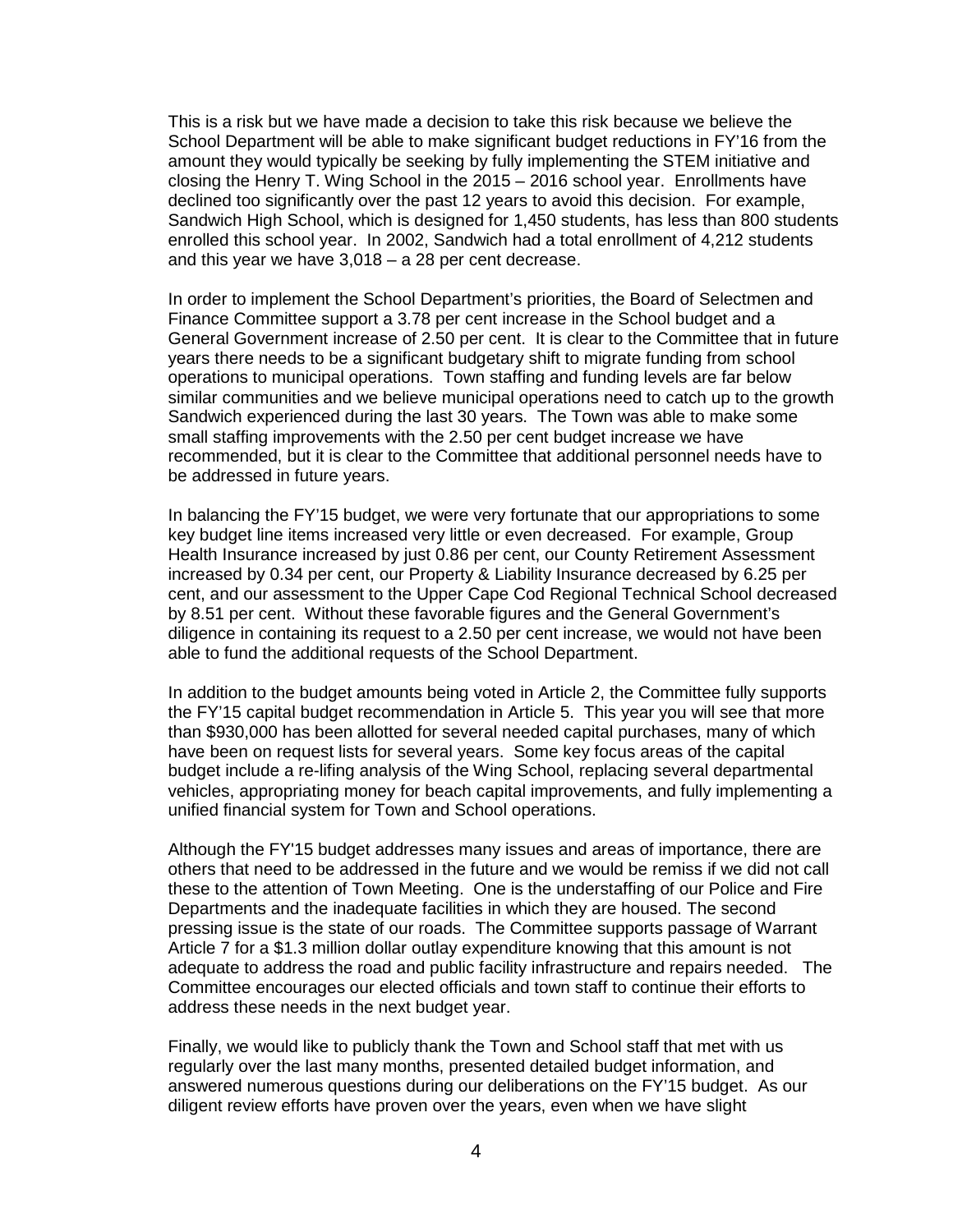disagreements about specific spending amounts or funding sources, we all recognize that Sandwich is operated very efficiently, follows extremely sound financial practices, and consistently makes very wise budget decisions.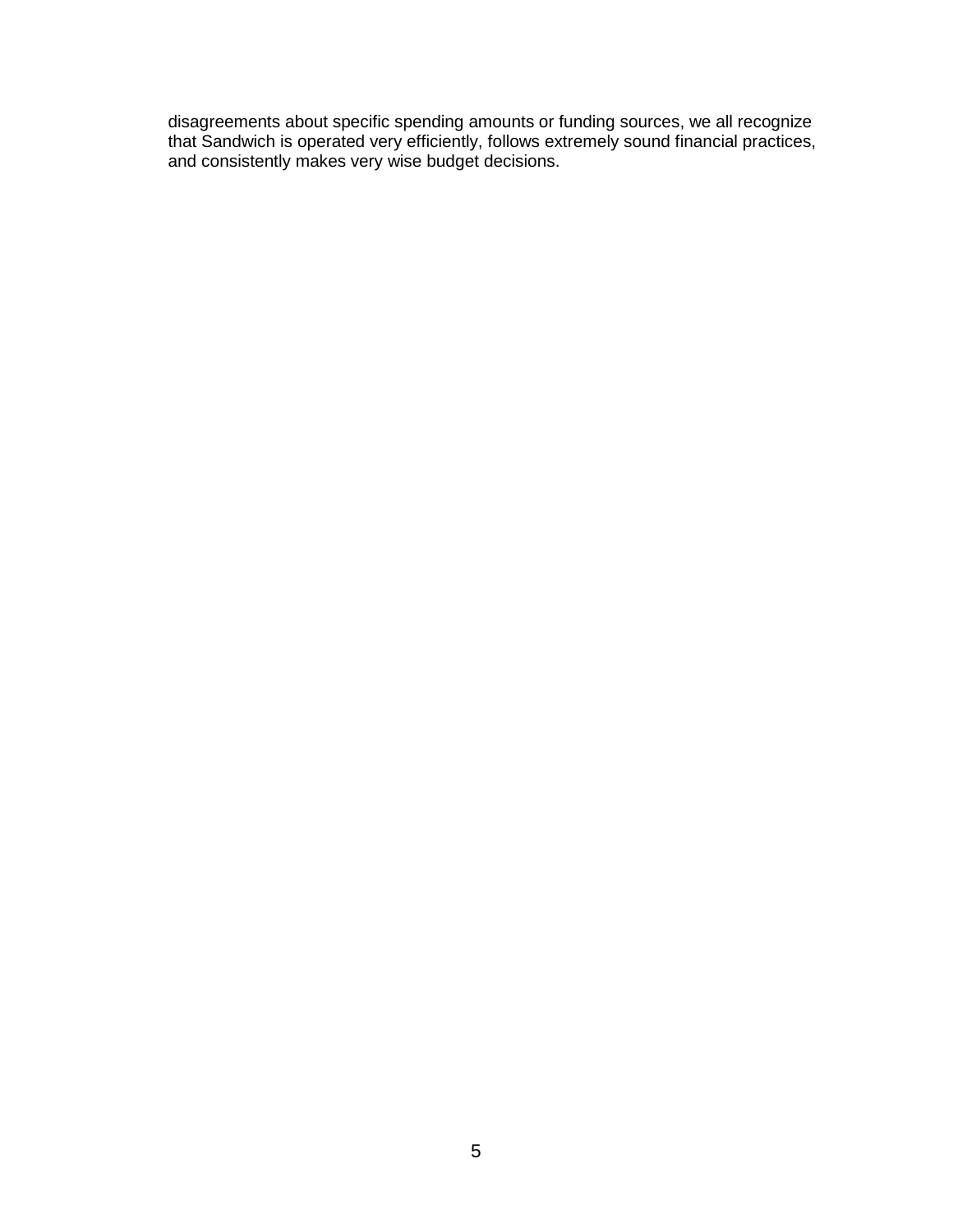|            |                                   | <b>FY'13</b>  | <b>FY'14</b>         | <b>FY'15</b>   |
|------------|-----------------------------------|---------------|----------------------|----------------|
| <u>No.</u> | <b>Department</b>                 | Appropriation | <b>Appropriation</b> | Recommendation |
| 114        | Moderator                         | 450           | 450                  | 450            |
| 123        | Selectmen/Administrator           | 408,966       | 432,571              | 451,549        |
|            | <b>Personnel Expenses</b>         | 158,495       | 388,878              | 252,254        |
| 131        | <b>Finance Committee</b>          | 3,400         | 3,400                | 3,400          |
| 135        | Accounting                        | 199,489       | 204,731              | 217,367        |
| 141        | Assessing                         | 363,186       | 364,148              | 373,800        |
| 145        | <b>Treasurer</b>                  | 185,888       | 184,461              | 190,328        |
| 146        | <b>Tax Collector</b>              | 251,359       | 254,595              | 193,336        |
| 147        | <b>Tax Title</b>                  | 25,000        | 20,000               | 25,000         |
| 151        | Legal                             | 275,000       | 275,000              | 275,000        |
| 152        | <b>Human Resources</b>            | 152,282       | 156,551              | 161,271        |
| 161        | <b>Town Clerk</b>                 | 146,722       | 151,400              | 158,168        |
| 162        | Elections & Registrations         | 57,500        | 42,750               | 77,250         |
| 171        | <b>Natural Resources</b>          | 233,872       | 238,627              | 245,608        |
| 175        | <b>Planning &amp; Development</b> | 153,345       | 150,334              | 202,623        |
| 190        | <b>Facilities Management</b>      | 491,176       | 496,100              | 502,862        |
| 195        | <b>Town Reports</b>               | 11,000        | 11,000               | 11,000         |
| 196        | <b>Bind Town Records</b>          | 1,000         | 6,000                | 6,000          |
| 197        | Data Processing                   | 390,482       | 393,379              | 492,219        |
|            | <b>Total 100s</b>                 | 3,508,662     | 3,774,375            | 3,839,485      |
|            |                                   |               |                      |                |
| 210        | <b>Police Department</b>          | 3,330,197     | 3,326,005            | 3,479,919      |
| 220        | <b>Fire Department</b>            | 3,182,286     | 3,096,128            | 3,264,912      |
| 241        | Inspections                       | 239,002       | 247,616              | 257,631        |
| 244        | <b>Weights &amp; Measures</b>     | 200           | 200                  | 200            |
| 291        | <b>Emergency Management</b>       | 7,750         | 7,750                | 11,500         |
| 294        | Forest Warden                     | 1,500         | 1,500                | 1,500          |
| 297        | <b>Bourne Shellfish</b>           | 4,000         | 4,000                | 4,000          |
| 299        | <b>Greenhead Fly</b>              | 1,500         | 2,000                | 2,000          |
|            | <b>Total 200s</b>                 | 6,766,435     | 6,685,199            | 7,021,662      |
| 300        | <b>School Department</b>          | 29,626,393    | 30,324,286           | 31,300,000     |
| 313        | <b>UCCRVTS</b>                    | 1,906,350     | 1,998,563            | 1,828,435      |
|            | <b>Total 300s</b>                 | 31,532,743    | 32,322,849           | 33,128,435     |
|            |                                   |               |                      |                |
| 410        | DPW - Engineering                 | 143,188       | 146,059              | 184,212        |
| 420        | DPW - Highways                    | 1,343,672     | 1,362,853            | 1,449,207      |
| 421        | Snow & Ice                        | 250,011       | 250,012              | 250,013        |
| 424        | <b>Streetlights</b>               | 30,000        | 30,000               | 30,000         |
|            | Total 400s                        | 1,766,871     | 1,788,924            | 1,913,432      |

# **FY'15 BUDGET TOTALS**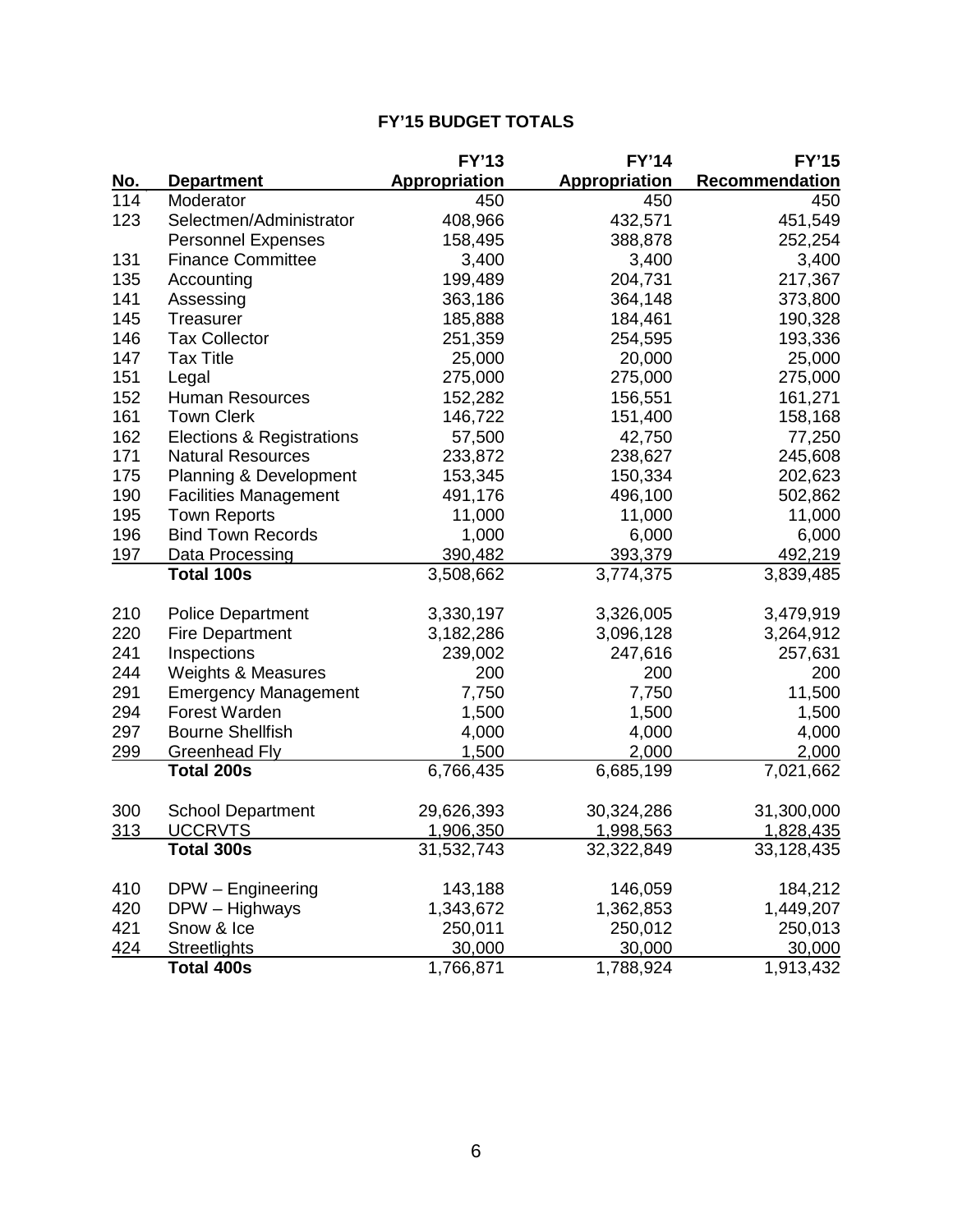|            |                                                          | <b>FY'13</b>         | <b>FY'14</b>         | <b>FY'15</b>          |
|------------|----------------------------------------------------------|----------------------|----------------------|-----------------------|
| <u>No.</u> | <b>Department</b>                                        | <b>Appropriation</b> | <b>Appropriation</b> | <b>Recommendation</b> |
| 510        | <b>Health Department</b>                                 | 174,752              | 169,748              | 177,515               |
| 522        | <b>Nursing Department</b>                                | 123,991              | 125,873              | 132,121               |
| 541        | Council on Aging                                         | 187,540              | 191,191              | 198,448               |
| 543        | <b>Veterans Services</b>                                 | 42,883               | 43,383               | 44,006                |
|            | <b>Total 500s</b>                                        | 529,166              | 530,195              | 552,090               |
| 610        | Library                                                  | 918,962              | 939,639              | 985,336               |
| 630        | <b>Recreation Department</b>                             | 88,086               | 93,746               | 108,320               |
| 650        | DPW - Parks                                              | 13,850               | 13,850               | 13,850                |
| 693        | <b>Memorial Day</b>                                      | 1,200                | 1,200                | 1,200                 |
| 694        | <b>Historic District</b>                                 | 12,000               | 12,750               | 13,000                |
|            | <b>Total 600s</b>                                        | 1,034,098            | 1,061,185            | 1,121,706             |
|            | <b>OPERATING SUBTOTAL:</b>                               | 45,137,975           | 46, 162, 727         | 47,576,810            |
| 135        | Sanitation, Marina & SHGC Indirect Costs Transfers       |                      |                      | 45,000                |
| 171        | <b>Waterways Fund Transfer</b>                           |                      |                      | 25,000                |
| 220        | <b>Ambulance Fund Transfer</b>                           |                      |                      | 1,000,000             |
| 630        | Beach and Recreation Account Transfer (incl. Sandy Neck) |                      |                      | 191,211               |
| 645        | <b>Community Preservation Act Debt</b>                   |                      |                      | 1,161,614             |
| 650        | <b>Cemetery Trust Fund Transfer</b>                      |                      |                      | 22,000                |
| 671        | Hoxie House / Grist Mill Income Transfer                 |                      |                      | 33,000                |
|            | <b>INTER-FUND TRANSFERS SUBTOTAL:</b>                    |                      |                      | 2,477,825             |
| 132        | <b>Reserve Fund</b>                                      |                      |                      | 500,000               |
| 540        | <b>Social Services Programs</b>                          |                      |                      | 21,200                |
| 710        | <b>Short Term Debt</b>                                   |                      |                      | 50,000                |
| 750        | Debt                                                     |                      |                      | 2,978,190             |
| 910        | Group Health Insurance                                   |                      |                      | 8,775,000             |
| 912        | Medicare                                                 |                      |                      | 588,470               |
| 940        | Property & Liability Insurance                           |                      |                      | 825,000               |
| 941        | <b>Unemployment Account</b>                              |                      |                      | 75,000                |
| 950        | <b>Retirement Assessment</b>                             |                      |                      | 2,986,747             |
|            | <b>OTHER ACCOUNTS SUBTOTAL:</b>                          |                      |                      | 16,799,607            |

#### **FY'15 BUDGET TOTAL: 66,854,242**

**VOTED: That the Town hear the report of the Finance Committee and raise and appropriate \$62,916,836; transfer and appropriate \$1,309,581 from Free Cash; transfer and appropriate \$1,000,000 from the ambulance receipts reserved for appropriation account; transfer and appropriate \$150,000 from overlay surplus; transfer and appropriate \$1,161,614 from the Community Preservation Fund Fiscal Year 2015 estimated annual revenues; transfer and appropriate \$15,000 from Sandwich Marina funds; transfer and appropriate \$15,000 from the Sandwich**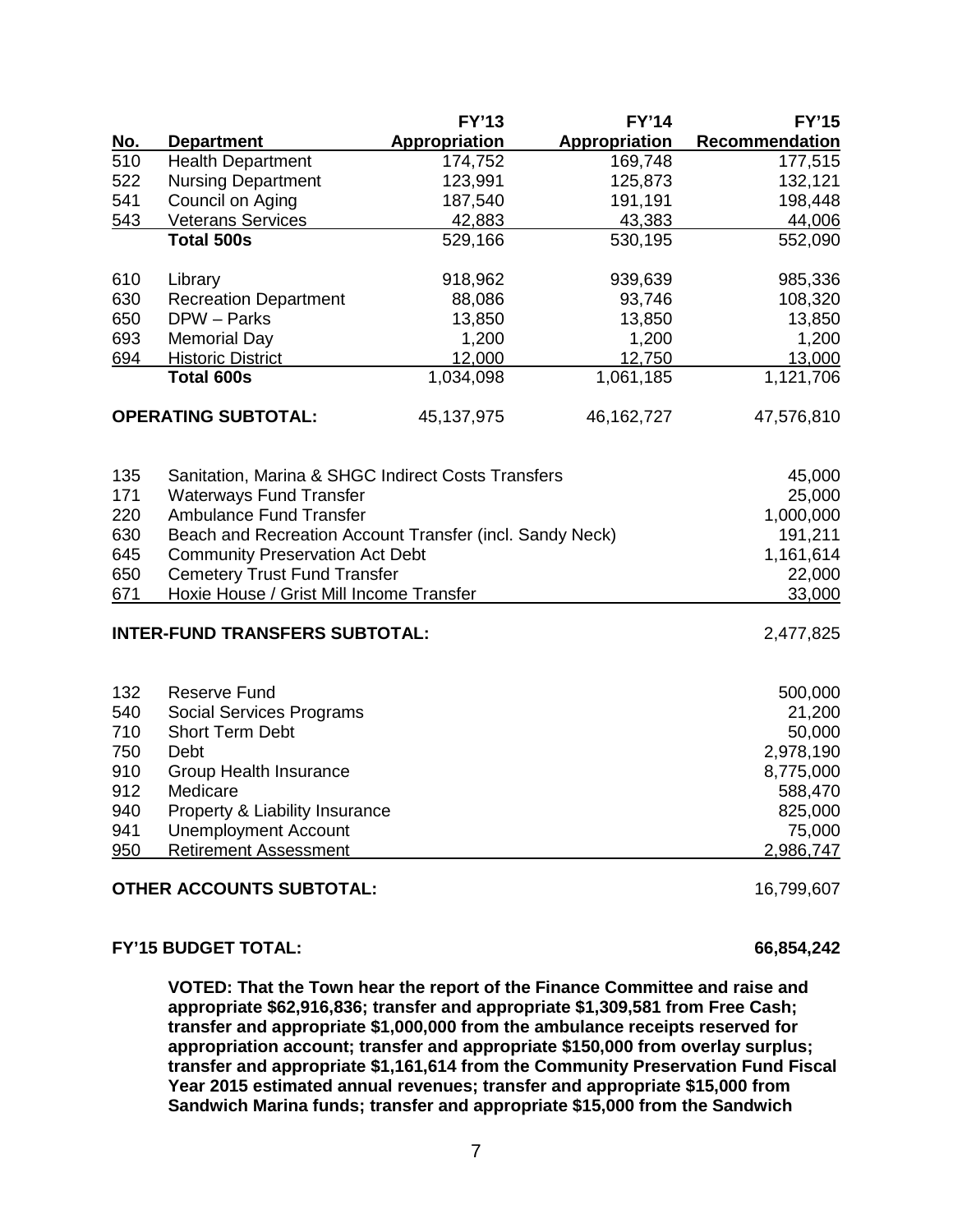**Hollow Golf Club enterprise fund; transfer and appropriate \$15,000 from the DPW – Sanitation Division enterprise fund; transfer and appropriate \$191,211 from the beach parking receipts reserved for appropriation account; transfer and appropriate \$33,000 from the Hoxie House / Grist Mill receipts reserved for appropriation account; transfer and appropriate \$25,000 from the Waterways Fund; transfer and appropriate \$22,000 from cemetery trust funds; to defray Town expenses for the Fiscal Year 2015 as itemized in the third column entitled FY'15 Recommendation, as printed in the Warrant under Article 2, and set the compensation of elected officials as follows:**

| <b>Moderator</b>                   | 450    |
|------------------------------------|--------|
| <b>Chairman Board of Selectmen</b> | 2,000  |
| Selectmen – 4 each                 | 1,500  |
| <b>Chairman Board of Assessors</b> | 2,000  |
| Assessors – 2 each                 | 1,500  |
| <b>Town Clerk</b>                  | 72,691 |

**This was a voice vote and declared carried by the Moderator.**

## **ARTICLE 3**

To see if the Town will vote in accordance with the provisions of M.G.L. c.44, §53F½ to raise and appropriate or transfer from available funds a sum of money, to be expended under the direction of the Board of Selectmen, for the purpose of establishing the FY'15 enterprise fund budget for the Department of Public Works Sanitation Division, or take any action relative thereto.

**UNANIMOUSLY VOTED: That the Town raise and appropriate \$250,000 and transfer and appropriate \$823,509 from DPW – Sanitation Division Receipts, to be expended under the direction of the Board of Selectmen, for establishing the Fiscal Year 2015 Enterprise Fund operating budget for the DPW – Sanitation Division. This was a voice vote and declared carried unanimously by the Moderator.**

## **ARTICLE 4**

To see if the Town will vote in accordance with the provisions of M.G.L. c.44, §53F½ to raise and appropriate or transfer from available funds a sum of money, to be expended under the direction of the Board of Selectmen, for the purpose of establishing the FY'15 enterprise fund budget for Sandwich Hollows Golf Club, or take any action relative thereto.

**UNANIMOUSLY VOTED: That the Town transfer and appropriate \$850,000 from Golf Course Receipts, to be expended under the direction of the Board of Selectmen, for establishing the Fiscal Year 2015 Enterprise Fund operating budget for Sandwich Hollows Golf Club. This was a voice vote and declared carried unanimously by the Moderator.**

## **ARTICLE 5**

To see if the Town will vote to hear the report of the Capital Improvement Planning Committee, and further, to raise and appropriate or transfer from available funds the sum of \$932,495.00, or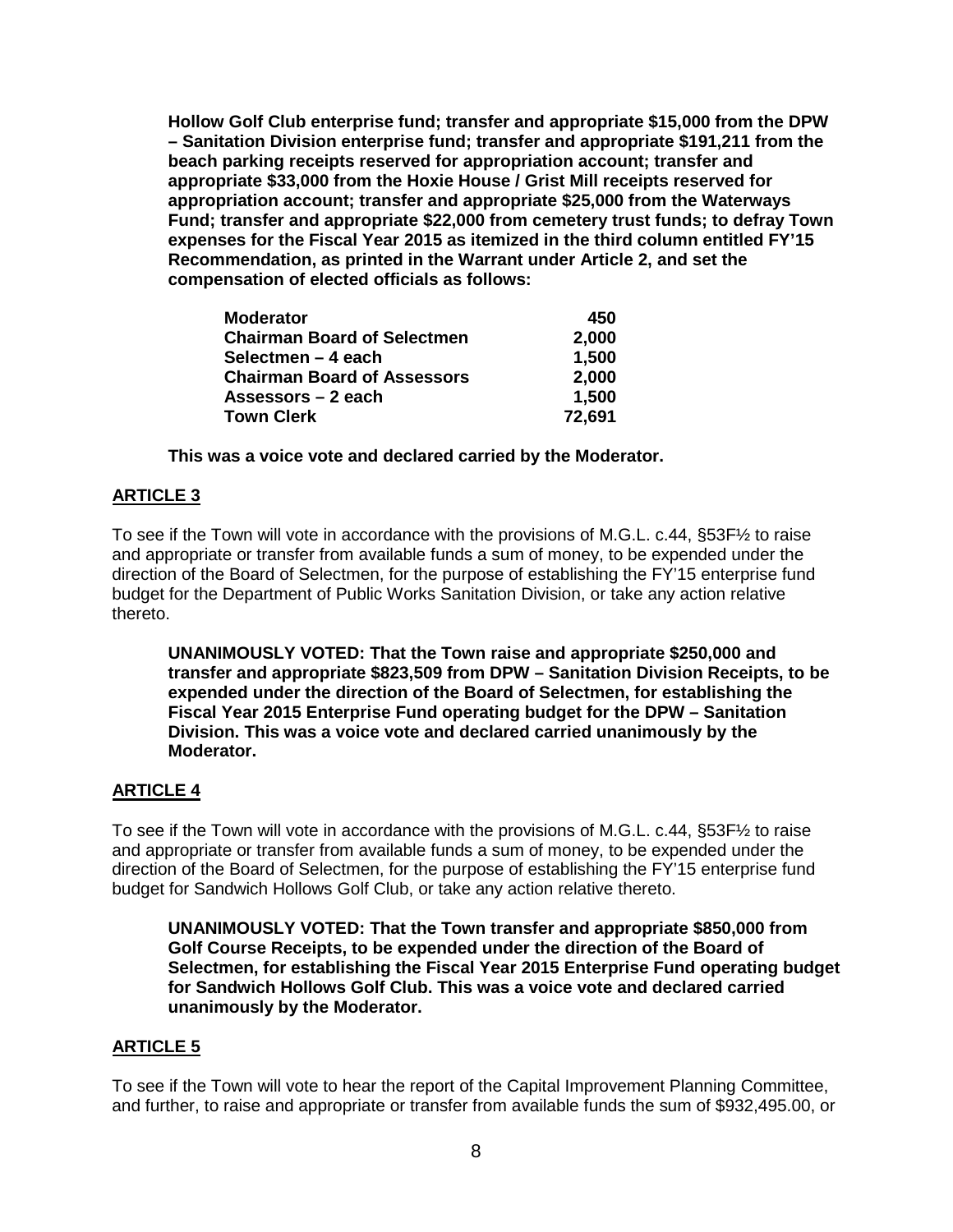any other amount, to be expended under the direction of the Board of Selectmen, for the purpose of purchasing and repairing equipment, vehicles, and buildings, and providing related services in accordance with the following list, with any unexpended balance for each item identified below to be placed in the Building Repairs / Capital Purchases account to be expended under the direction of the Board of Selectmen:

| Selectmen - Re-lifing Study of Henry T. Wing School         | 75,000  |
|-------------------------------------------------------------|---------|
| Assessing Department - Vehicle Replacement                  | 23,000  |
| Natural Resources Department - Beach Renourishment          | 21,995  |
| Facilities Department - Town Building Repairs/Improvements  | 125,000 |
| Facilities Department - Public Beach Capital Improvements   | 50,000  |
| Data Processing - Financial Software & Hardware             | 104,600 |
| Police Department - Replace Vests                           | 35,000  |
| Police Department - Weapons Equipment                       | 12,000  |
| DPW - Highway Department - Replace Dump Truck w/Plow        | 150,000 |
| DPW - Highway Department - Compressor / Jack Hammer         | 25,000  |
| DPW - Sanitation Department - Replace Solid Waste Tractor   | 180,000 |
| DPW - Sanitation Department - Replace 6-Wheel Dump          | 75,000  |
| Recreation Department - Vehicle Replacement                 | 22,000  |
| Police Department - Replace Radios                          | 9,500   |
| Engineering Department - Boardwalk Maintenance              | 9,900   |
| Recreation Department - Playground & Skate Park Maintenance | 5,000   |
| Recreation Department - Oak Crest Cove Capital Improvements | 9,500   |
|                                                             |         |

or take any action relative thereto.

**UNANIMOUSLY VOTED: That the Town hear the report of the Capital Improvement Planning Committee and raise and appropriate \$604,531; transfer and appropriate \$21,995 from the Beach Nourishment receipts reserved for appropriation account; transfer and appropriate \$50,000 from the beach parking receipts reserved for appropriation account; transfer and appropriate \$255,000 from the DPW-Sanitation Division Enterprise Fund retained earnings; transfer and appropriate \$969 from the Boardwalk receipts reserved for appropriation account; to be expended under the direction of the Board of Selectmen, for the purpose of repairing equipment, vehicles and buildings, and providing related services as listed in Article 5 of the Warrant, with any unexpended funds to be placed in the Building Repairs / Capital Purchases account to be expended under the direction of the Board of Selectmen. This was a voice vote and declared unanimously carried by the Moderator.**

# **ARTICLE 6**

To see if the Town will vote to raise and appropriate, or transfer from available funds, a sum of money for the purpose of constructing improvements and remodeling, constructing, reconstructing and making extraordinary repairs to the Sandwich High School multi-purpose synthetic turf athletic field located at 365 Quaker Meetinghouse Road, including design, site improvements, equipment, furnishings and costs incidental thereto, and further to authorize the School Committee to enter into any and all contracts necessary to carry out such project; provided that said appropriation shall be contingent upon the passage of a so-called proposition two and onehalf capital expenditure exclusion referendum in accordance with M.G.L. c.59, §21C(i<sup>1</sup>/<sub>2</sub>), or take any action relative thereto.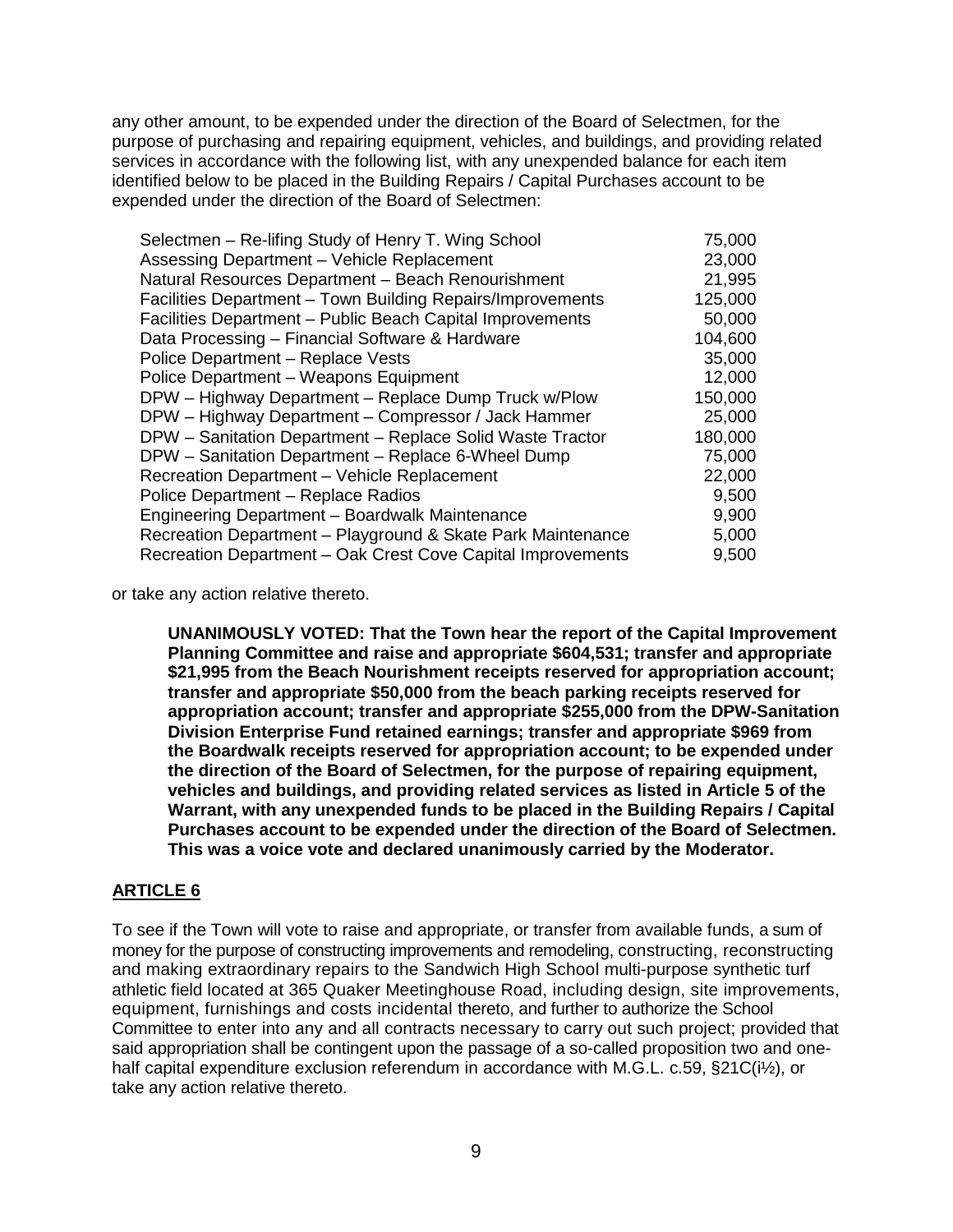**James Coogan of Main Street made a motion to move the question. The motion was seconded. This was a voice vote and declared carried by the Moderator.**

**COUNTED VOTED: That the Town raise and appropriate \$500,000 for constructing improvements and remodeling, constructing, reconstructing and making extraordinary repairs to the Sandwich High School multi-purpose synthetic turf athletic field located at 365 Quaker Meetinghouse Road, including design, site improvements, equipment, furnishings and costs incidental thereto; and further, authorize the School Committee to enter into any and all contracts necessary to carry out such project; provided, however, that no amounts shall be expended hereunder unless and until the Town shall have approved a so-called proposition two and one-half capital expenditure exclusion referendum in accordance with M.G.L. c.59, §21C(i1/2). This was a counted vote and declared carried by the Moderator. The vote was 219 Yea and 146 Nay.**

# **ARTICLE 7**

To see if the Town will vote to raise and appropriate, or transfer from available funds, a sum of money for the purpose of constructing improvements and remodeling, constructing, reconstructing and making extraordinary repairs to Sandwich public roads and public infrastructure, including design, site improvements, equipment, furnishings and costs incidental thereto, and further to authorize the Board of Selectmen to enter into any and all contracts necessary to carry out such project; provided that said appropriation shall be contingent upon the passage of a socalled proposition two and one-half capital expenditure exclusion referendum in accordance with M.G.L. c.59, §21C(i½), or take any action relative thereto.

**UNANIMOUSLY VOTED: That the Town raise and appropriate \$1,300,000 for constructing improvements and remodeling, constructing, reconstructing and making extraordinary repairs to the Sandwich public roads and public infrastructure, including design, site improvements, equipment, furnishings and costs incidental thereto; and further, authorize the Board of Selectmen to enter into any and all contracts necessary to carry out such project; provided, however, that no amounts shall be expended hereunder unless and until the Town shall have approved a so-called proposition two and one-half capital expenditure exclusion referendum in accordance with M.G.L. c.59, §21C(i1/2). This was a voice vote and declared carried unanimously by the Moderator.**

# **ARTICLE 8**

To see if the Town will vote to raise and appropriate or transfer from available funds a sum of money, said funds to be expended under the direction of the Board of Selectmen, for the purpose of reducing a projected FY'14 deficit in the Snow and Ice Account, or take any action relative thereto.

**UNANIMOUSLY VOTED: That the Town raise and appropriate \$165,000 for funding the Fiscal Year 2014 Snow & Ice deficit. This was a voice vote and declared carried unanimously by the Moderator.**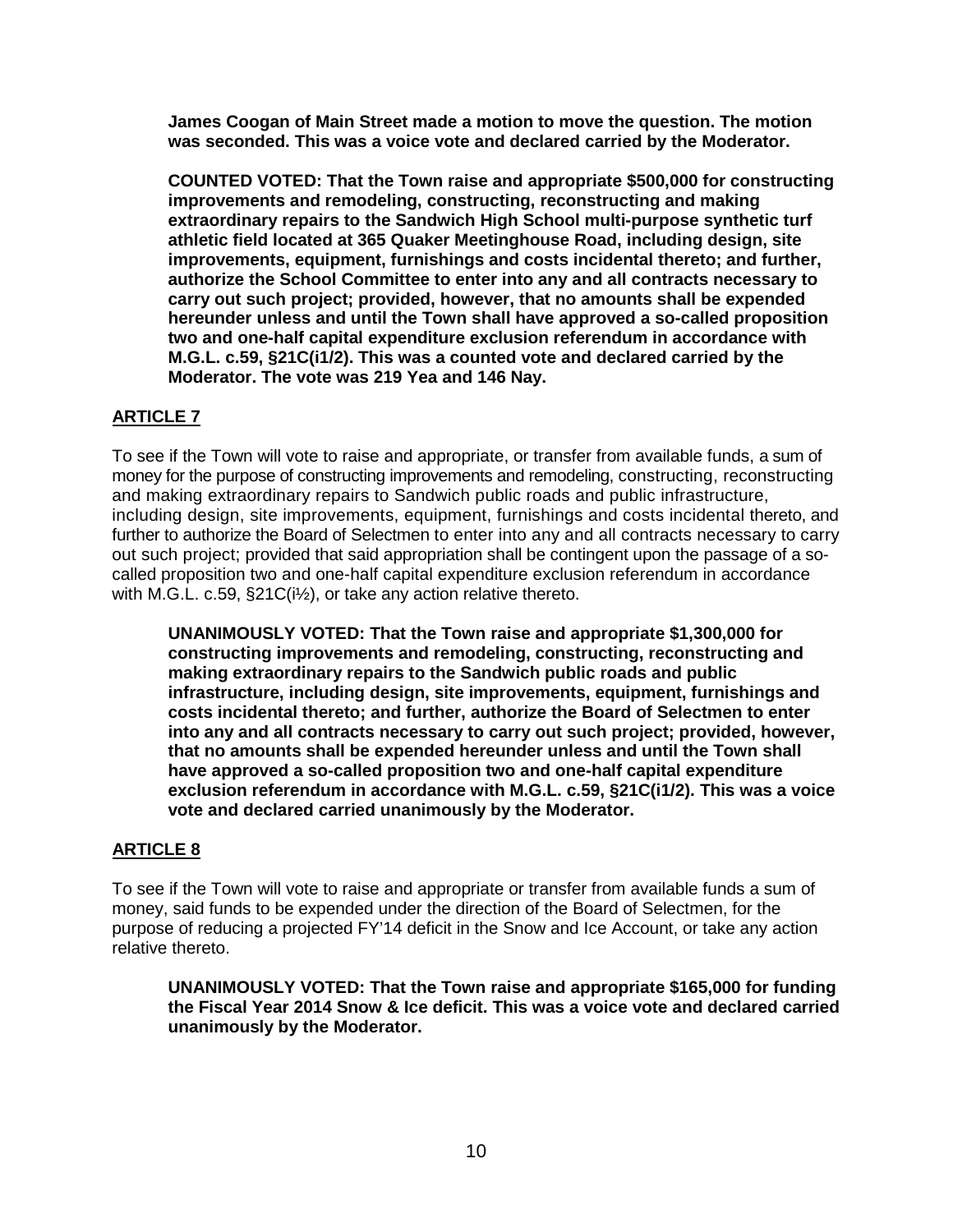# **ARTICLE 9**

To see if the Town will vote to raise and appropriate or transfer from available funds a sum of \$23,326.00, or any other amount, to be expended under the direction of the Board of Selectmen, for the purpose of funding the FY'15 Sandwich Promotions Fund as established under Chapter 227 of the Acts of 1997, or take any action relative thereto.

**UNANIMOUSLY VOTED: That the Town transfer and appropriate \$23,326 from the Sandwich Promotions Fund, to be expended under the direction of the Board of Selectmen, for funding the Fiscal Year 2015 Sandwich Promotions Fund as established under Chapter 227 of the Acts of 1997. This was a voice vote and declared carried unanimously by the Moderator.**

## **ARTICLE 10**

To see if the Town will vote to appropriate the sum of money, received or to be received, from the Chapter 90 State Aid to Highways Program for highway construction and/or maintenance on any State approved road during FY'15, or take any action relative thereto.

**UNANIMOUSLY VOTED: That the Town appropriate amounts to be received from Chapter 90 State Aid to Highways Program for highway construction and/or maintenance on any State approved road during Fiscal Year 2015. This was a voice vote and declared carried unanimously by the Moderator.**

## **ARTICLE 11**

To see if the Town will vote to reduce the rate of interest that accrues on property taxes deferred by eligible seniors under M.G.L. c.59, §5, Clause 41A, the so-called Property Tax Deferral for Seniors program, from 8.0% to 5.0%, with such reduced rate to apply to taxes assessed for any fiscal year beginning on or after July 1, 2014, or take any action relative thereto.

**UNANIMOUSLY VOTED: That the Town reduce the rate of interest that accrues on property taxes deferred by eligible seniors under M.G.L. c.59,§5, Clause 41A, the so-called Property Tax Deferral for Seniors program, from 8.0% to 5.0%, with such reduced rate to apply to taxes assessed for any fiscal year beginning on or after July 1, 2014. This was a voice vote and declared carried unanimously by the Moderator.**

## **ARTICLE 12**

To see if the Town will vote in accordance with the regulations issued by the Department of Revenue in the Informational Guideline Release No. 98-403 to accept the terms and conditions of the tax valuation agreement from Fiscal Year 2015 through Fiscal Year 2018 between the Town of Sandwich and NRG Canal, LLC dated April 3, 2014 and entitled "Tax Valuation Agreement", a copy of which is attached to the warrant as Article 12 – NRG Tax Valuation Agreement, or take any action relative thereto.

**UNANIMOUSLY VOTED: That the Town accept, in accordance with the regulations issued by the Department of Revenue in the Informational Guideline Release No. 98-403, the terms and conditions of the "Tax Valuation Agreement" from Fiscal**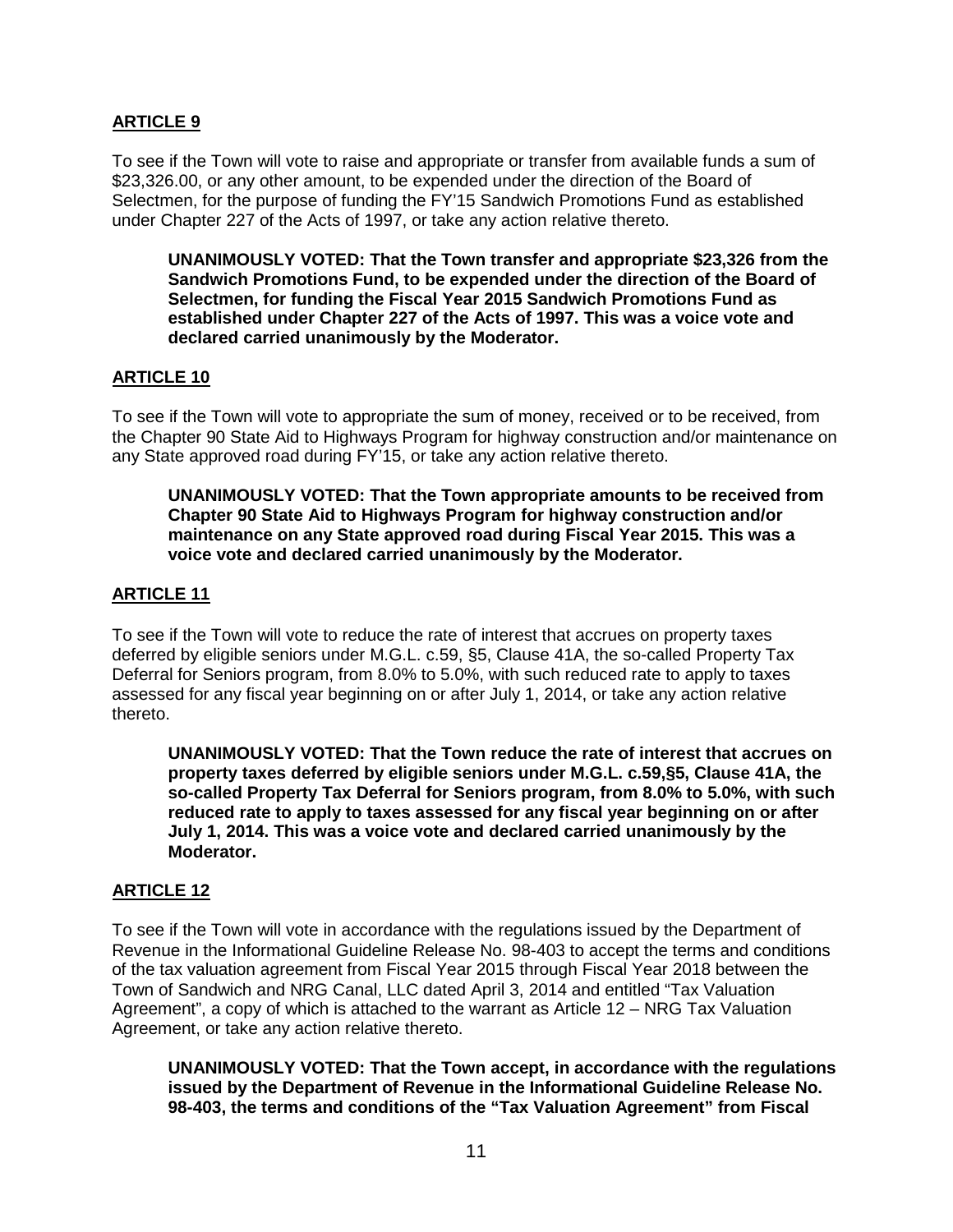**Year 2015 through Fiscal Year 2018 between the Town of Sandwich and NRG Canal, LLC dated April 3, 2014. This was a voice vote and declared carried unanimously by the Moderator.**

# **ARTICLE 13**

To see if the Town will vote to hear and act on the report of the Community Preservation Committee on the FY'15 Community Preservation budget and to appropriate from the Community Preservation Fund FY'15 estimated annual revenues the sum of \$75,000.00, or any other sum, to meet the administrative expenses and all other necessary and proper expenses of the Community Preservation Committee for FY'15; and further to reserve for future appropriation a sum of money from the Community Preservation Fund estimated annual revenues for open space, historic resources, and community housing purposes, as well as a sum of money to be placed in the FY'15 Budgeted Reserve for general Community Preservation Act purposes; and further to appropriate from the Community Preservation Fund a sum or sums of money for Community Preservation projects or purposes as recommended by the Community Preservation Committee; or take any other action in relation thereto.

**UNANIMOUSLY VOTED: That the Town hear and act on the report of the Community Preservation Committee on the Fiscal Year 2015 Community Preservation budget and transfer and appropriate \$75,000 from the Community Preservation Fund Fiscal Year 2015 estimated annual revenues, to be expended under the direction of the Board of Selectmen, to meet the administrative expenses and all other necessary and proper expenses of the Community Preservation Committee for Fiscal Year 2015; and further reserve for future appropriation from the Fiscal Year 2015 Community Preservation Fund estimated annual revenues the following sums: \$182,500 for open space purposes; \$182,500 for historic resources purposes; and \$182,500 for community housing purposes. This was a voice vote and declared carried unanimously by the Moderator.**

# **ARTICLE 14**

To see if the Town will vote to appropriate under the Community Preservation Act – open space and recreation program, the sum of \$1,300,000.00, or any other amount, to be expended under the direction of the School Committee, for the purpose of making improvements to the multipurpose field at Sandwich High School and installing associated bleachers and lighting, and to authorize the Board of Selectmen to enter into a Memorandum of Understanding with the School Committee to provide public access to said facilities in accordance with School Department policies, rules and regulations; that to meet this appropriation the Town transfer from the Community Preservation Fund a sum of money for this purpose, and that the Treasurer, with the approval of the Board of Selectmen, is hereby authorized to borrow up to \$1,300,000.00 and issue bonds and notes therefor pursuant to M.G.L. c.44B, §11, or any other enabling authority; or take any other action relative thereto.

**UNANIMOUSLY VOTED: That the Town appropriate \$1,300,000 under the Community Preservation Act for open space and recreation purposes, to be expended under the direction of the School Committee, for the purposes of making improvements to the multi-purpose field at Sandwich High School and installing associated bleachers and lighting; and authorize the Board of Selectmen to enter into a Memorandum of Understanding with the School**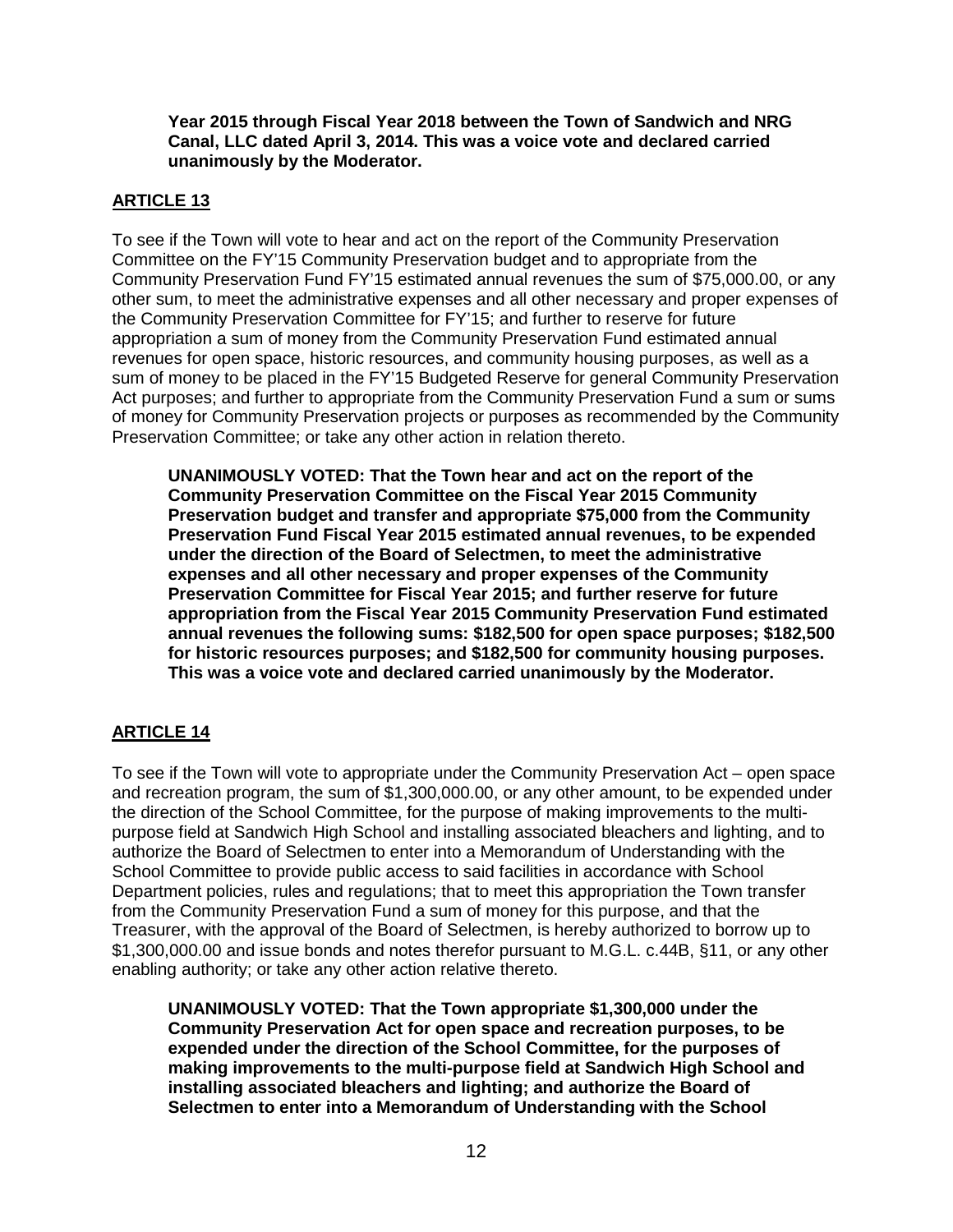**Committee to provide public access to said facilities in accordance with School Department policies, rules and regulations; and authorize the Treasurer, with the approval of the Board of Selectmen, to borrow up to \$1,300,000 and issue bonds and notes therefore pursuant to M.G.L. c.44B, §11, or any other enabling authority. This was a voice vote and declared carried unanimously by the required twothirds majority by the Moderator.**

# **ARTICLE 15**

To see if the Town will vote to appropriate under the Community Preservation Act – open space and recreation program, the sum of \$1,000,000.00, or any other amount, to be expended under the direction of the Board of Selectmen, for the purpose of securing professional services to design, permit, and construct a beach renourishment, restoration and resiliency project on Town Neck Beach, provided that no funds may be expended from this appropriation until the Town has received notification that it has received a grant from the National Fish and Wildlife Foundation – Hurricane Sandy Coastal Resiliency Competitive Grants program; that to meet this appropriation the Town transfer from the Community Preservation Fund a sum of money for this purpose, and that the Treasurer, with the approval of the Board of Selectmen, is hereby authorized to borrow up to \$1,000,000.00 and issue bonds and notes therefor pursuant to M.G.L. c.44B, §11, or any other enabling authority; or take any other action relative thereto.

**UNANIMOUSLY VOTED: That the Town appropriate \$1,000,000 under the Community Preservation Act for open space and recreation purposes, to be expended under the direction of the Board of Selectmen, for the purposes of securing professional services to design, permit, and construct a beach renourishment, restoration and resiliency project on Town Neck Beach, provided that no funds may be expended from this appropriation until the Town has received notification that it has received a grant from the National Fish and Wildlife Foundation Hurricane Sandy Coastal Resiliency Competitive Grants program; and authorize the Treasurer, with the approval of the Board of Selectmen, to borrow up to \$1,000,000 and issue bonds and notes therefore pursuant to M.G.L. c.44B, §11, or any other enabling authority. This was a voice vote and declared carried unanimously by the required two-thirds majority by the Moderator.**

# **ARTICLE 16**

To see if the Town will vote to transfer and appropriate under the Community Preservation Act historic resources program the sum of \$19,281.00, or any other amount, to be expended under the direction of the Board of Selectmen, for the purpose of preserving and protecting the holdings of the Sandwich Town Archives located at the Sandwich Public Library; that to meet this appropriation the Town transfer from the Community Preservation Fund a sum of money for this purpose; or take any other action relative thereto.

**UNANIMOUSLY VOTED: That the Town transfer and appropriate \$19,281 from the Community Preservation Fund Fiscal Year 2015 estimated annual revenues for historic resource purposes under the Community Preservation Act, to be expended under the direction of the Board of Selectmen, for the purpose of preserving and protecting the holdings of the Sandwich Town Archives located at**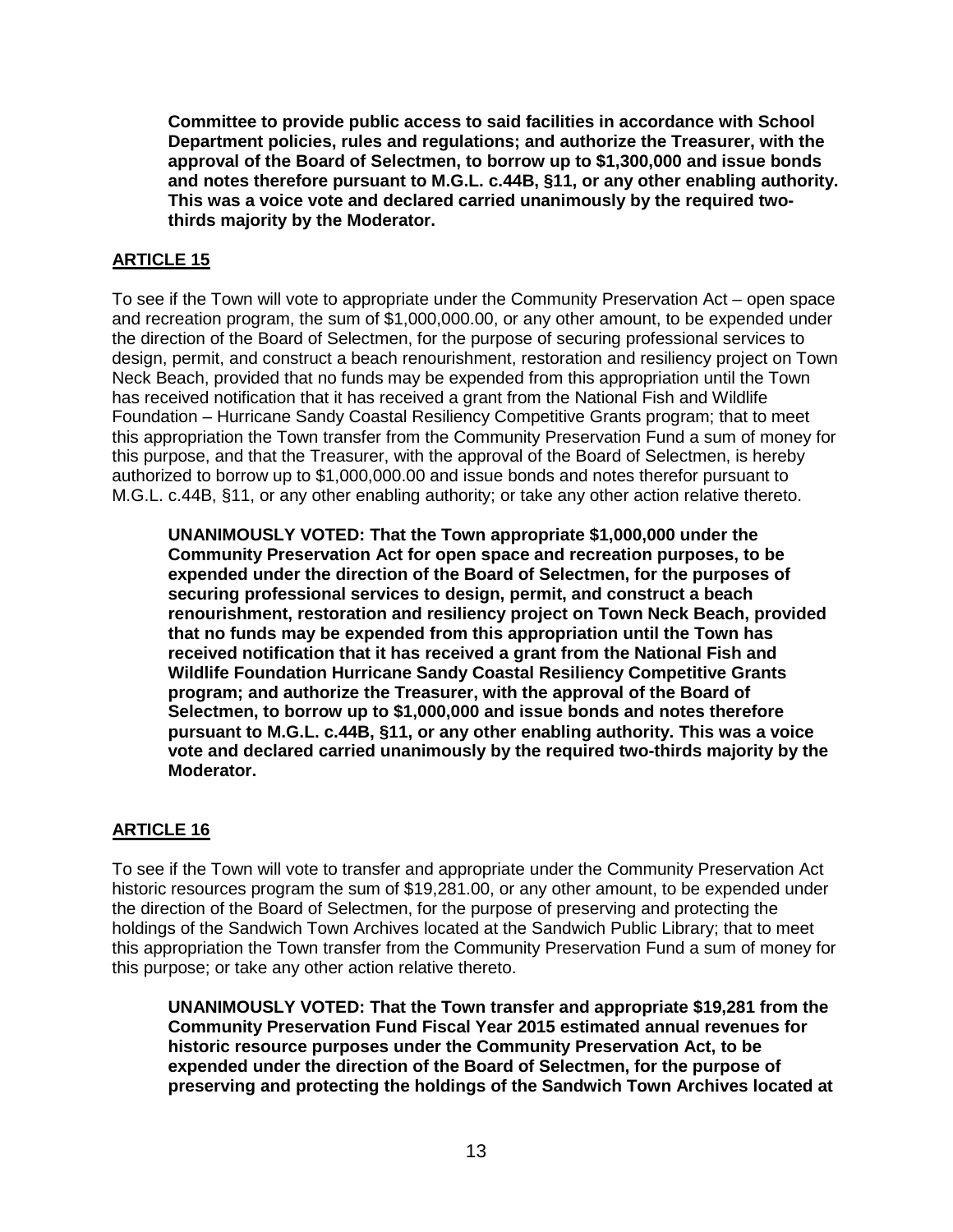**the Sandwich Public Library. This was a voice vote and declared carried unanimously by the Moderator.**

# **ARTICLE 17**

To see if the Town will vote to transfer and appropriate under the Community Preservation Act historic resources program the sum of \$20,000.00, or any other amount, to be expended under the direction of the Board of Selectmen, for the purpose of securing professional services to complete an assessment on preserving, restoring, and protecting burial stones in the Town of Sandwich Cedarville Cemetery located at the corner of Ploughed Neck Road and Route 6A; that to meet this appropriation the Town transfer from the Community Preservation Fund a sum of money for this purpose; or take any other action relative thereto.

**UNANIMOUSLY VOTED: That the Town transfer and appropriate \$20,000 from the Community Preservation Fund Fiscal Year 2015 estimated annual revenues for historic resource purposes under the Community Preservation Act, to be expended under the direction of the Board of Selectmen, for the purpose of securing professional services to complete an assessment on preserving, restoring, and protecting burial stones in the Town of Sandwich Cedarville Cemetery located at the corner of Ploughed Neck Road and Route 6A. This was a voice vote and declared carried unanimously by the Moderator.**

# **ARTICLE 18**

To see if the Town will vote to transfer and appropriate under the Community Preservation Act historic resources program the sum of \$100,000.00, or any other amount, to be expended under the direction of the Board of Selectmen, for the purpose of securing professional services to complete an assessment of the condition of Lower Shawme Pond Dam, the Dexter Grist Mill, and surrounding property, including the development of design and construction documents for recommended repairs, renovations, and improvements, or take any other action relative thereto.

**UNANIMOUSLY VOTED: That the Town transfer and appropriate \$100,000 from the Community Preservation Fund, with \$1,605 coming from Fiscal Year 2015 estimated annual revenues and \$98,395 coming from the Community Preservation Historic Resources Reserve, for historic resource purposes under the Community Preservation Act, to be expended under the direction of the Board of Selectmen, for the purpose of securing professional services to complete an assessment of the condition of Lower Shawme Pond Dam, the Dexter Grist Mill, and surrounding property, including the development of design and construction documents for recommended repairs, renovations, and improvements. This was a voice vote and declared carried unanimously by the Moderator.**

# **ARTICLE 19**

To see if the Town will vote to authorize the Board of Selectmen to acquire by gift, purchase or eminent domain, or otherwise for open space purposes pursuant to the Community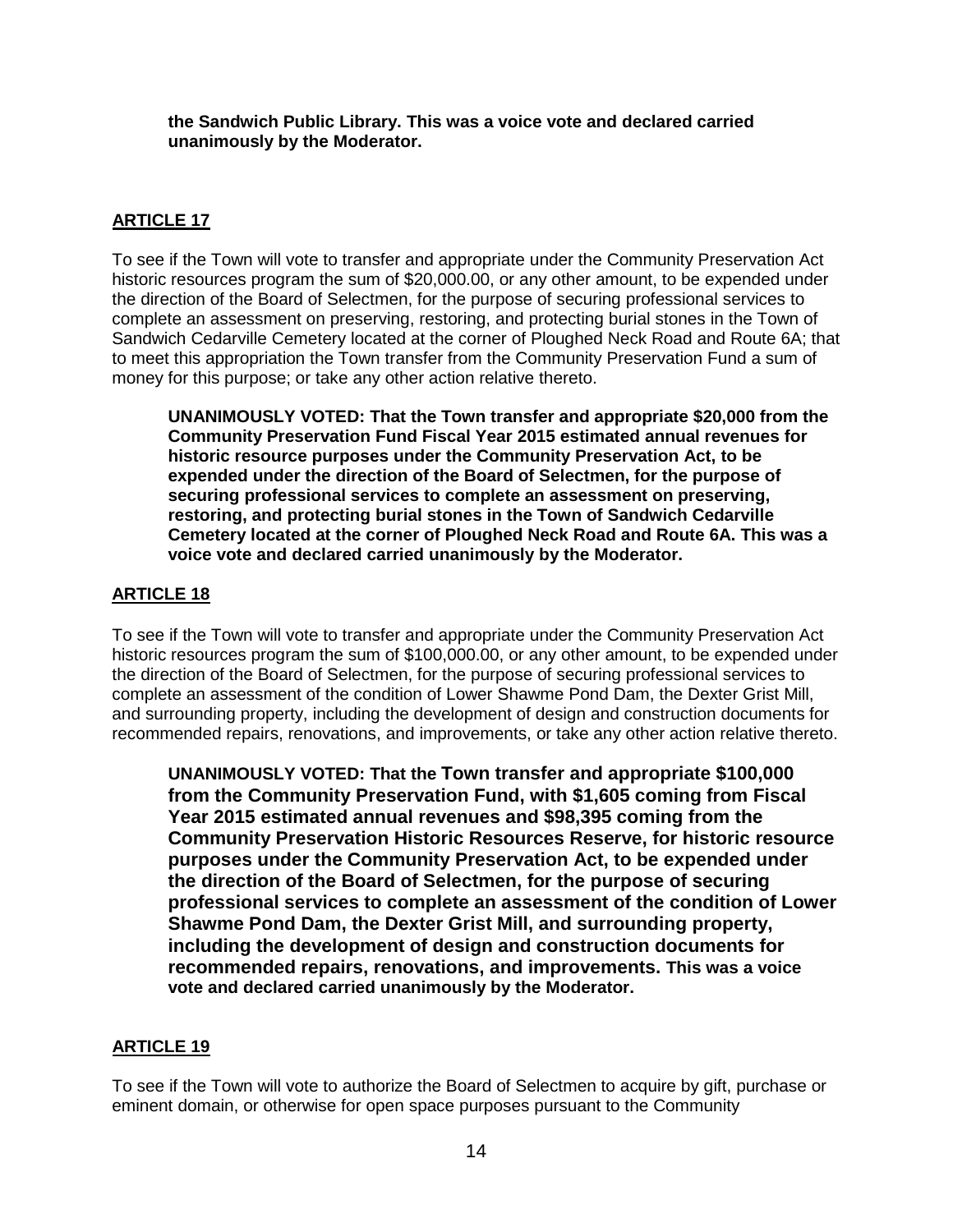Preservation Act, the fee simple interest in the property shown on Assessor's Map 25, as Parcel 25, off Chase Road, and further that said land shall be under the care, custody and control of the Conservation Commission, and as funding therefor to transfer and appropriate from the Community Preservation Fund the sum of \$239,000.00, or any other amount; and further to authorize the Board of Selectmen to grant a conservation restriction in said property, pursuant to G. L. c. 44B, sec. 12 and G.L. c. 184, secs. 31-33, and to execute any and all instruments as may be necessary on behalf of the Town to effect said purchase, or take any action relative thereto.

### **UNANIMOUSLY VOTED: To indefinitely postpone Article 19. This was a voice vote and declared carried unanimously by the Moderator.**

# **ARTICLE 20**

To see if the Town will vote to authorize the Board of Selectmen to acquire by gift, purchase or eminent domain, or otherwise, for open space purposes pursuant to the Community Preservation Act, the fee simple interest in the property identified as Parcel 1, Holway's Road, shown on a plan of land entitled recorded with Barnstable Registry of Deeds in Plan Book 650, Page 20, and further that said land shall be under the care, custody and control of the Conservation Commission, and as funding therefor to transfer and appropriate from the Community Preservation Fund the sum of \$51,000.00, or any other amount; and further to authorize the Board of Selectmen to grant a conservation restriction in said property, pursuant to G.L. c. 44B, sec. 12 and G.L. c. 184, secs.31-33, and to execute any and all instruments as may be necessary on behalf of the Town to effect said purchase, or take any action relative thereto.

**UNANIMOUSLY VOTED: Town authorize the Board of Selectmen to acquire by gift, purchase or eminent domain, or otherwise for open space purposes pursuant to the Community Preservation Act, the fee simple interest in the property identified as Parcel 1, Holway's Road, shown on a plan of land entitled recorded with Barnstable Registry of Deeds in Plan Book 650, Page 20, and further that said land shall be under the care, custody and control of the Conservation Commission, and as funding therefore to transfer and appropriate \$51,000 from the Community Preservation Fund Open Space Reserve, to be expended under the direction of the Board of Selectmen, and further authorize the Board of Selectmen to grant a conservation restriction in said property, pursuant to G.L. c.44B, §12 and G.L. c. 184, §§31-33. This was a voice vote and declared carried unanimously by the required two-thirds majority by the Moderator.**

# **ARTICLE 21**

To see if the Town will vote to amend the Sandwich Protective Zoning By-laws, Article VIII by extending the Temporary Moratorium on Medical Marijuana Treatment Centers for an additional one year period as follows with the text to be deleted shown with strike throughs and the new text underlined, or take any action relative thereto:

#### TEMPORARY MORATORIUM

... The moratorium shall be in effect through June 30, 2014 June 30, 2015...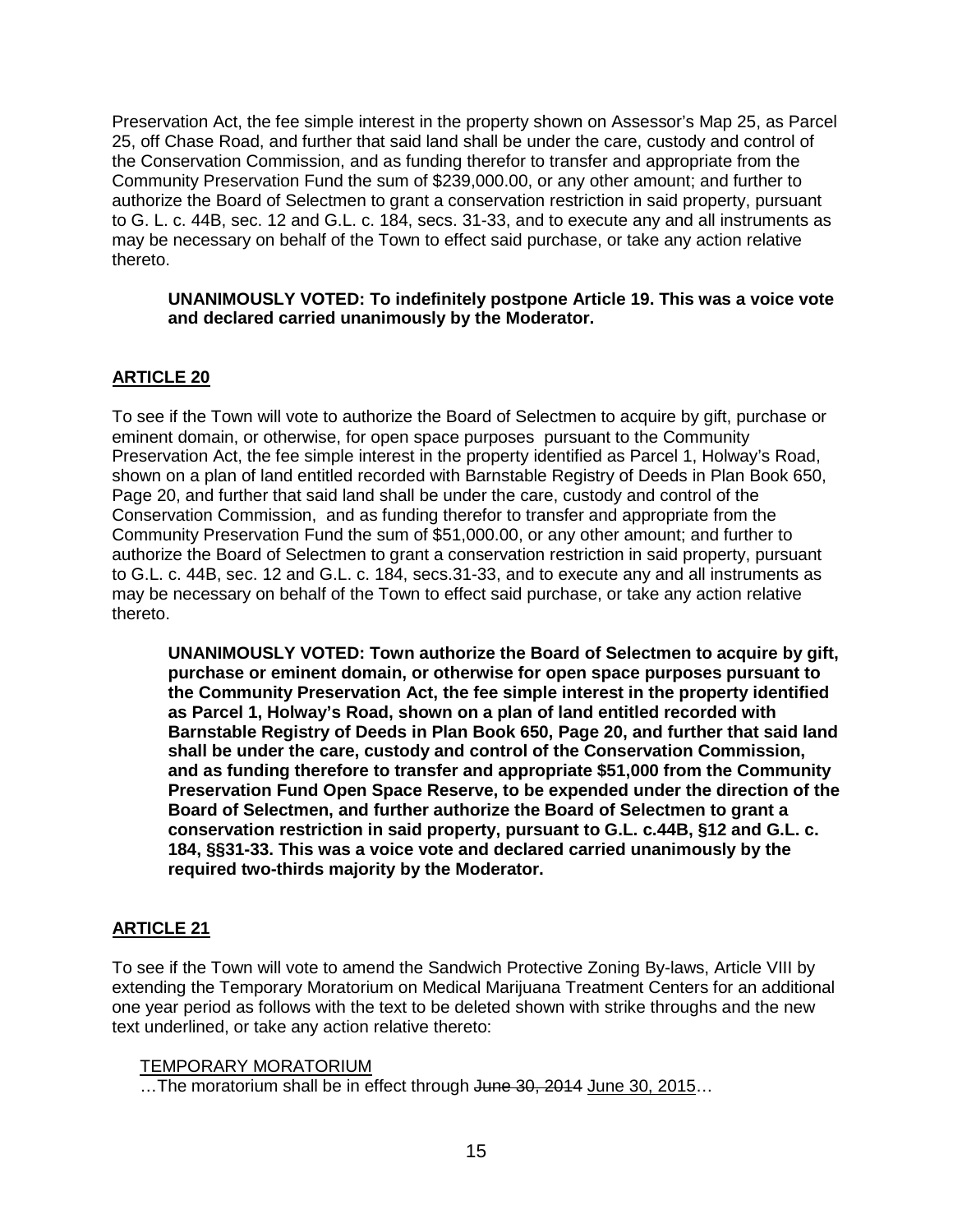**UNANIMOUSLY VOTED: That the Town amend the Sandwich Protective Zoning Bylaws, Article VIII by extending the Temporary Moratorium on Medical Marijuana Treatment Centers for an additional one year period through June 30, 2015, as printed in the Warrant under Article 21. This was a voice vote and declared carried unanimously by the required two-thirds majority by the Moderator.**

# **ARTICLE 22**

To see if the Town will vote to amend the Sandwich Protective Zoning By-laws by deleting Section 4300, Flood Plain District, in its entirety, and replacing it with a new Section 4300, Flood Plain District, as printed below, or take any action relative thereto:

**4300. FLOOD PLAIN DISTRICT. Purpose.** The purpose of these regulations is to ensure public safety by reducing personal injury and threats to life; to eliminate new hazards to emergency response officials; to prevent public emergencies resulting from water contamination due to flooding; to avoid the disruption or shutdown of the utility network due to flooding, to the detriment of areas beyond the flooding site; to eliminate costs associated with the response and cleanup of flooding conditions; and to reduce flood damage to public and private property.

## **4310. Creation.**

The Floodplain District is herein established as an overlay district. The District includes all special flood hazard areas within the Town of Sandwich designated as Zone AE, AO, or VE on the Barnstable County Flood Insurance Rate Map (FIRM) issued by the Federal Emergency Management Agency (FEMA) for the administration of the National Flood Insurance Program. The map panels of the Barnstable County FIRM that are wholly or partially within the Town of Sandwich are panel numbers 25001C0317J, 25001C0319J, 25001C0336J, 25001C0338J, 25001C0339J, 25001C0343J, 25001C0506J, 25001C0507J, 25001C0508J, 25001C0509J, 25001C0512J, 25001C0514J, 25001C0516J, 25001C0517J, 25001C0518J, 25001C0519J0526J, 25001C0527J, 25001C0528J, 25001C0529J, 25001C0531J, 25001C0532J, 25001C0533J, 25001C0534J, 25001C0536J, 25001C0537J and 25001C0541J dated July 16, 2014. The exact boundaries of the District may be defined by the 100-year base flood elevations shown on the FIRM and further defined by the Barnstable County Flood Insurance Study (FIS) report dated July 16, 2014. The FIRM and FIS report are incorporated herein by reference and are on file with the Town Clerk, Planning Board, Building Official, Conservation Commission and Town Engineer.

**4320. Definitions.** For the purpose of this section of the Zoning By-Law, terms shall be defined as follows:

**BASE FLOOD** - The flood having one percent chance of being equaled or exceeded in any given year.

**COASTAL HIGH HAZARD AREA** - The area subject to high velocity waters, including but not limited to tidal waves or hurricane wave wash. The area is designated on the FIRM as Zone VE. **DEVELOPMENT** - Any man-made change to improved or unimproved real estate, including but not limited to buildings or other structures, mining, dredging, filling, grading, paving, excavation or drilling operations.

**DISTRICT** - Flood Plain District.

**FEDERAL EMERGENCY MANAGEMENT AGENCY (FEMA)** The agency which administers the National Flood Insurance Program and provides nationwide flood hazard area mapping and regulatory standards for development in flood hazard areas.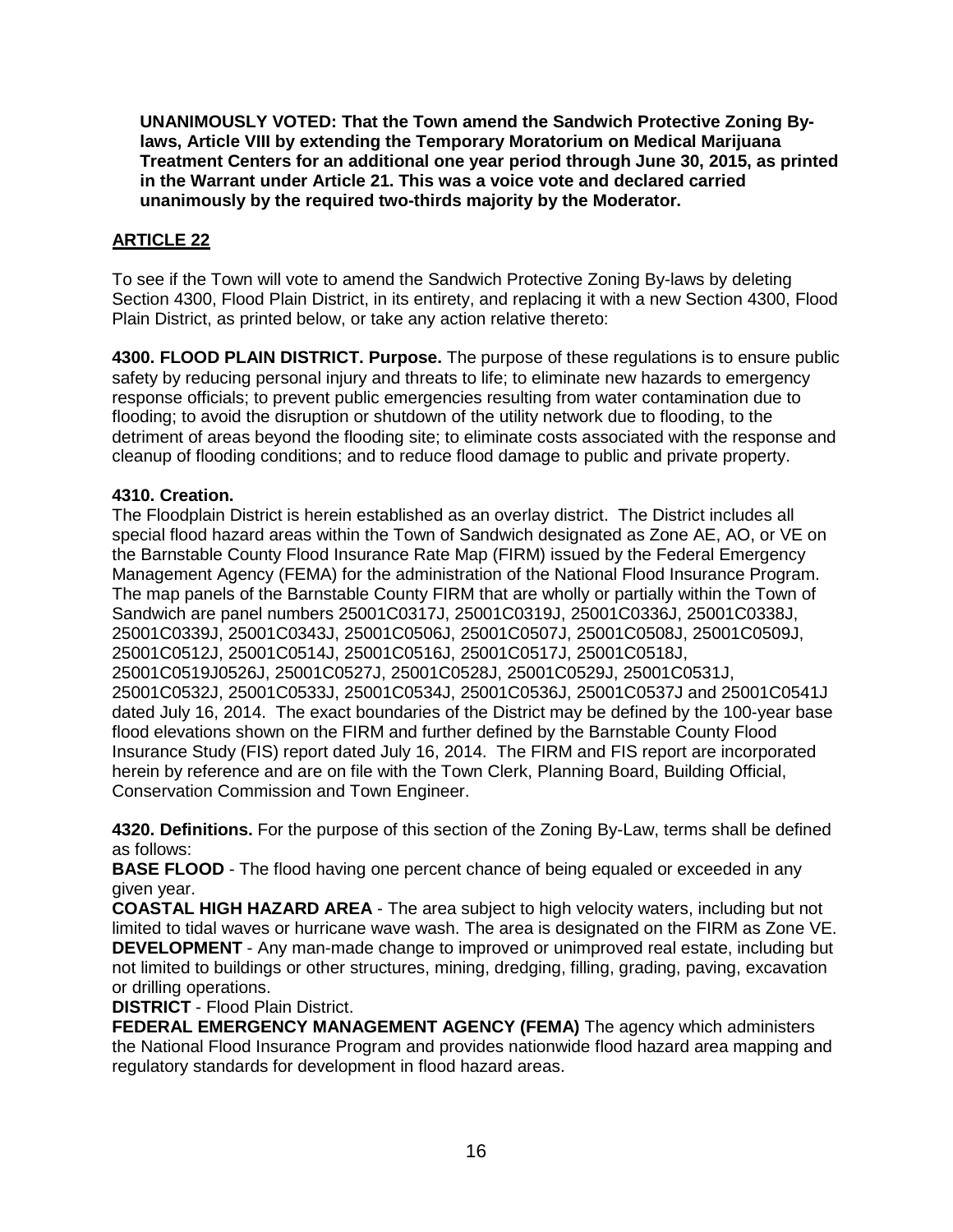**FLOOD HAZARD BOUNDARY MAP (FHBM)** - An official map of a community issued by FEMA where the boundaries of the flood mudslide (i.e. mudflow), or related erosion areas having special hazards have been designated as Zones A, M and/or E**.**

**FLOOD INSURANCE RATE MAP (FIRM)** means an official map of a community on which FEMA has delineated both the areas of special flood hazard and the risk premium zones applicable to the community.

**FLOOD INSURANCE STUDY (FIS)** - An examination, evaluation and determination of flood hazards and, if appropriate, corresponding water surface elevations, or an examination, evaluation and determination of mudslide (i.e. mudflow) and/or flood related erosion hazards.

**MANUFACTURED HOME** - A structure, transportable in one or more sections, which is built on a permanent chassis and is designed for use with or without a permanent foundation when connected to the required utilities. The term "manufactured home" shall also include park trailers, travel trailers and other similar vehicles.

**NEW CONSTRUCTION** - Structures for which construction commenced on or after the effective date of the Town's Flood Plain District regulations.

**ONE-HUNDRED-YEAR FLOOD** - See Base Flood.

**SPECIAL FLOOD HAZARD AREA** - The land within a flood plain subject to a one- percent or greater chance of flooding in any given year. The area may be designated on the FIRM as Zone A, AO, Al-30, AE, A99, AH, V, V1-30, and VE.

**STRUCTURE** - A walled and roofed building, a gas or liquid storage tank that is principally above ground, as well as a manufactured home.

**SUBSTANTIAL IMPROVEMENT** - Any repair, reconstruction, or improvement of a structure, the cost of which equals or exceeds 50 percent of the market value of the structure either before the improvement or repair is started or, if the structure has been damaged, before the damage occurred. "Substantial improvement" shall be deemed to occur when the first alteration of any wall, ceiling, floor, or other structural part of the building commences, whether or not that alteration affects the external dimensions of the structure.

**ZONE A** - The 100-year flood area where the base flood elevation (BFE) has not been determined. To determine the BFE, use the best available federal, state, local or other data. **ZONE AE** - The 100-year flood area where the base flood elevation has been determined. **ZONE AH AND ZONE AO** - The 100-year flood area with flood depths of one (1) to three (3) feet.

**ZONE A99** - Areas to be protected from the 100-year flood by a federal flood protection system under construction. BFE's have not been determined.

**ZONE VE -** See Coastal High Hazard Area.

# **4330. Compliance With State, Federal And Local Regulations. All development activities**

within the District, whether structural or non-structural, shall comply with MGL Chapter 131, Section 40 and with all other applicable state regulations, unless a variance is granted according to the variance procedures required for such regulations, including:

- 780 CMR of the Massachusetts State Building Code or applicable sections of the **Massachusetts**
- State Building Code in effect at the time of the application which addresses flood plain and coastal high hazard areas;
- 310 CMR 10.00, Wetlands Protection Regulations, Department of Environmental Protection (DEP);
- 310 CMR 13.00, Inland Wetlands Restriction, DEP;
- 310 CMR 12.00, Coastal Wetlands Restriction, DEP;
- 310 CMR 15, Title 5, Minimum Requirements for the-Subsurface Disposal of Sanitary Sewage, DEP.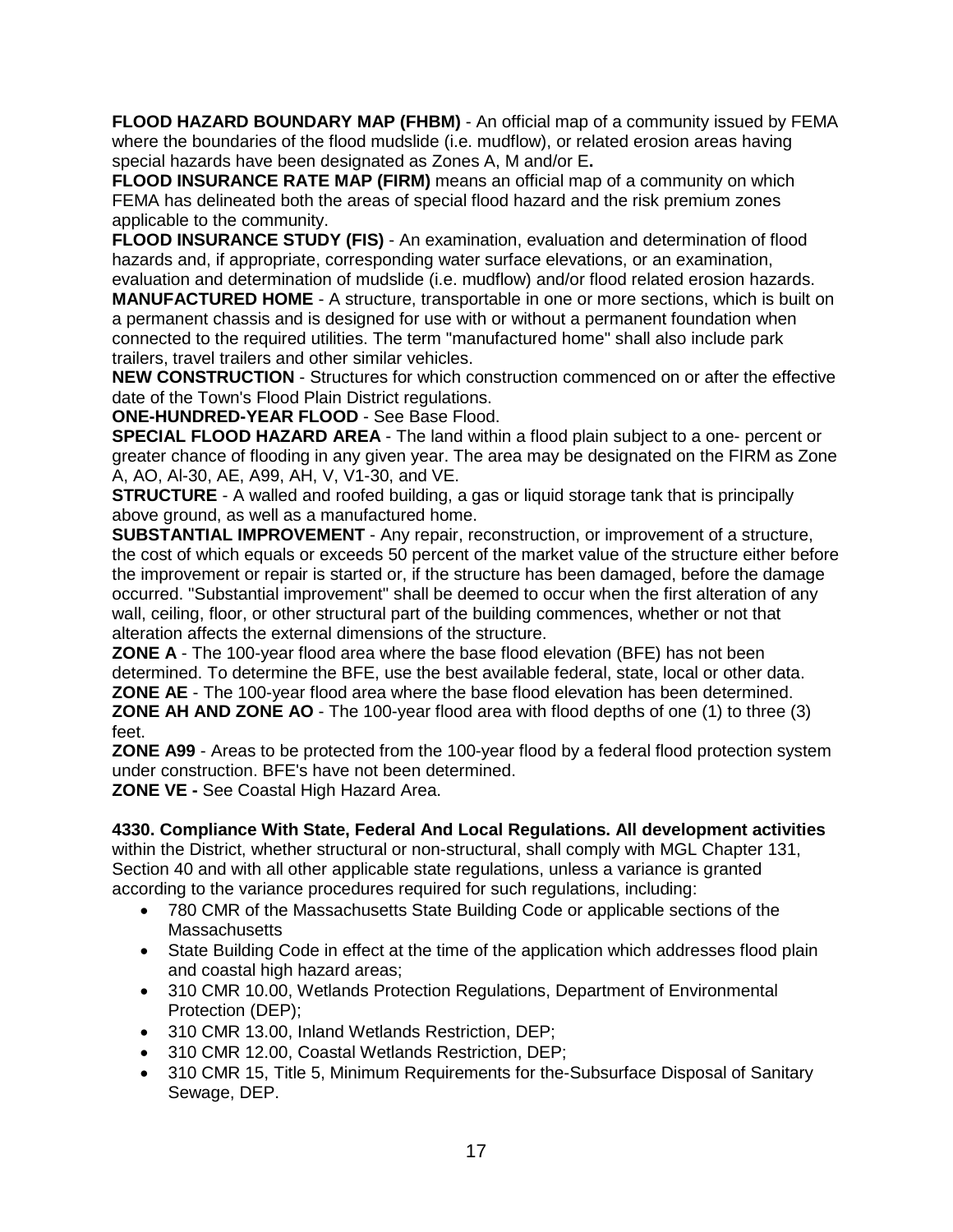Any required federal or state permit shall be obtained prior to the issuance of a development permit. Further, the Town of Sandwich Wetlands Protection Bylaw and all Sandwich Board of Health regulations shall be adhered to.

## **In addition, the following requirements shall apply:**

**4340.** No building permit shall be issued for construction where any land to be excavated or filled in conjunction with **such construction is below the base flood elevation** unless granted a special permit for an exception by the Board of Appeals. Such special permit shall be issued only upon demonstration by the applicant that the proposed development will pose no hazard to the health and safety of the occupants thereof and meets Flood Plain District requirements.

- In Zone AE, along watercourses that have not had a regulatory floodway designated, the best available Federal, State, local, or other floodway data shall be used to prohibit encroachments in floodways which would result in any increase in flood levels within the community during the occurrence of the base flood discharge.
- In a riverine situation, The Department of Natural Resources shall notify the following of any alteration or relocation of a watercourse:
	- a) Adjacent Communities
	- b) NFIP State Coordinator Massachusetts Department of Conservation and Recreation 251 Causeway Street, Suite 600-700 Boston, MA 02114-2104
	- c) NFIP Program Specialist Federal Emergency Management Agency, Region I 99 High Street, 6th Floor Boston, MA 02110
- Within Zone AO on the FIRM, adequate drainage paths must be provided around structures on slopes, to guide floodwaters around and away from proposed structures.
- Man-made alteration of sand dunes within Zone VE which would increase potential flood damage are prohibited.
- All new construction within Zone VE must be located landward of the reach of mean high tide.
- All subdivision proposals must be designed to assure that:
	- a) such proposals minimize flood damage;
	- b) all public utilities and facilities are located and constructed to minimize or eliminate flood damage; and
	- c) adequate drainage is provided to reduce exposure to flood hazards.

**4350.** Without limiting the generality of the foregoing, the following are presumed to be hazardous to health and safety:

- a) Floor level, including basement or cellar of any structure, below the base flood elevation.
- b) Individual sewage disposal systems subject to inundation in the event of coastal flooding during a 100-year flood event.
- c) Methods of filling or foundations subject to displacement by coastal flooding during a 100-year flood event.
- d) Water supply subject to interruption or contamination in the event of coastal flooding during a 100-year flood event. Within ten (10) days of receipt of the application, the receiving agency shall transmit one copy of the development plan to the Conservation Commission, Planning Board, Board of Health, Town Engineer, and Building Inspector.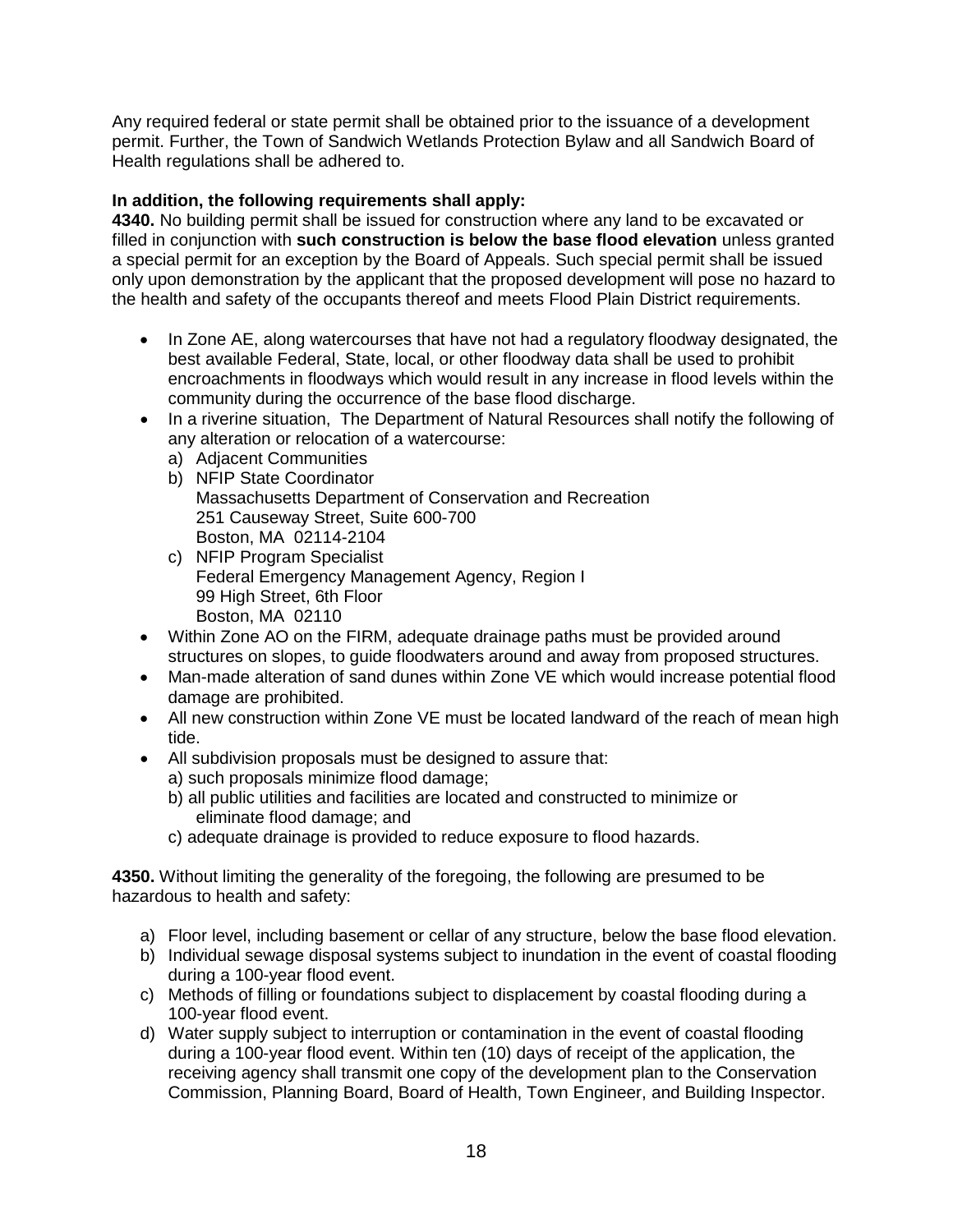Final action shall not be taken until reports have been received from the above agencies or until thirty-five (35) days have elapsed.

**4360**. **No fill may be placed on any lot**, any portion of which is at or below the base flood elevation, without a special permit.

**UNANIMOUSLY VOTED: That the Town amend the Sandwich Protective Zoning By-laws by deleting Section 4300, Flood Plain District, in its entirety, and replacing it with a new Section 4300, Flood Plain District, as printed in the Warrant under Article 22. This was a voice vote and declared carried unanimously by the required two-thirds majority by the Moderator.**

## **ARTICLE 23**

To see if the Town will vote to direct the Board of Selectmen to place the following question on the next election ballot: **"Shall the Town of Sandwich petition the General Court of the Commonwealth of Massachusetts asking that the Town of Sandwich by released from membership in and removed from the authority of the Cape Cod Commission and the Cape Cod Commission Act?"** or to take any other action relative thereto.

*(Submitted By Petition)*

**VOTED: To approve the non-binding petition article as printed in the Warrant under Article 23. This was a voice vote and declared not carried unanimously by the Moderator.**

## **ARTICLE 24**

To Elect the following Officers:

One Board of Assessor member for a term of three years; One Board of Health member for a term of three years; Two Board of Selectmen members for a term of three years; One Constable for a term of three years; Two Planning Board members for a term of three years; One Planning Board member for an unexpired term of one year; Two School Committee members for a term of three years; One School Committee member for an unexpired term of one year; Three Trustees of the Sandwich Public Library for a term of three years; One Trustee of the Sandwich Public Library for an unexpired term of one year; One Trustee of the Weston Memorial Fund for a term of three years;

and all other candidates that may appear on the official ballot,

And to vote YES or NO on the following questions:

## **BALLOT QUESTION #1**

Shall the Town of Sandwich be allowed to assess an additional \$500,000 in real estate and personal property taxes for the purpose of constructing improvements and remodeling, constructing, reconstructing and making extraordinary repairs to the Sandwich High School